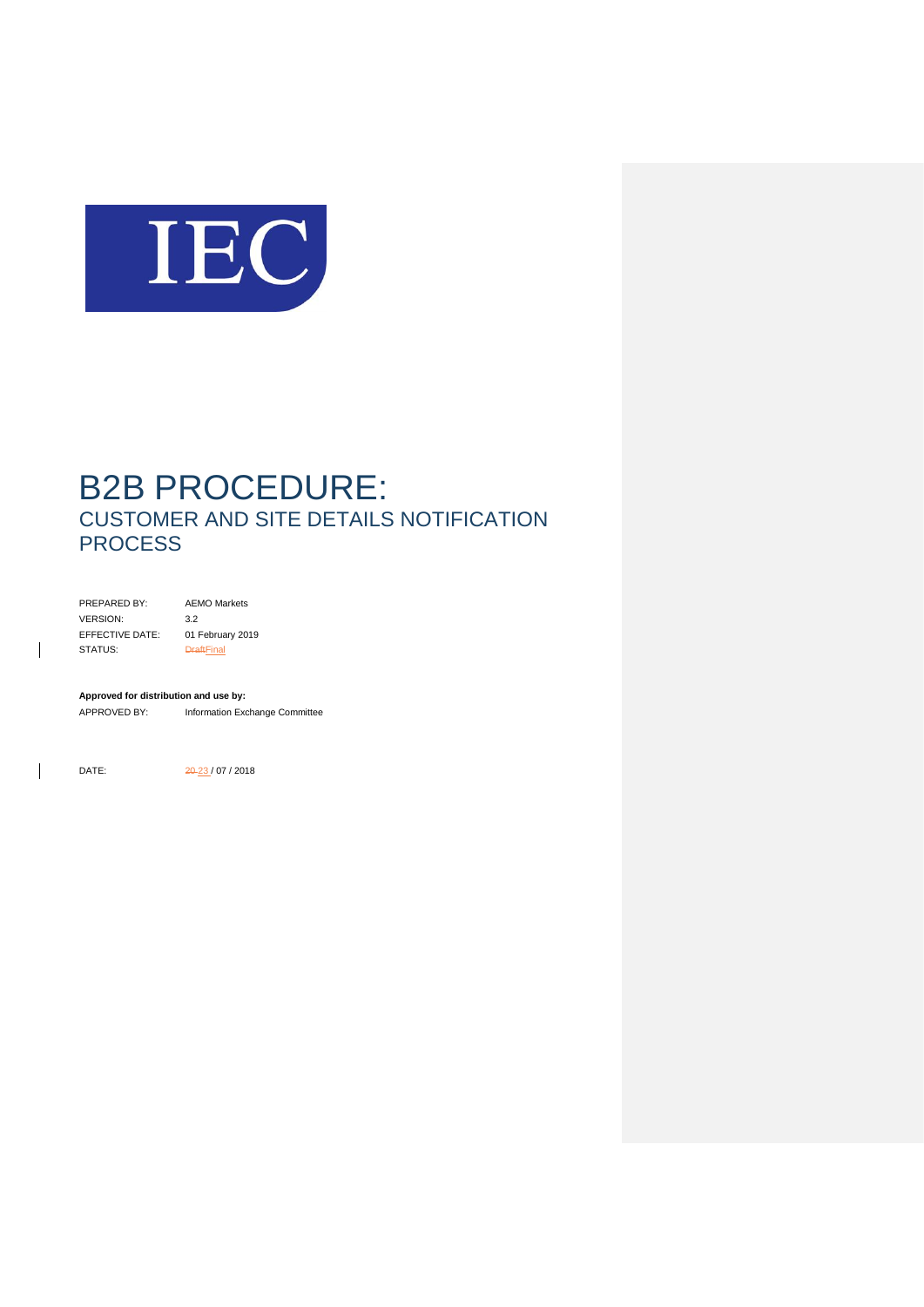

### **VERSION RELEASE HISTORY**

| <b>Version</b> | Date       | Author      | <b>Comments</b>                                                                                                                                                                                                                                                                                                                        |
|----------------|------------|-------------|----------------------------------------------------------------------------------------------------------------------------------------------------------------------------------------------------------------------------------------------------------------------------------------------------------------------------------------|
| 2.0            | 13/11/2013 | <b>AEMO</b> | Updates to capture QC 776 CSDN Project Changes                                                                                                                                                                                                                                                                                         |
| 2.1            | 15/05/2014 | <b>AEMO</b> | Update to Customer Details Reconciliation Process                                                                                                                                                                                                                                                                                      |
| 2.2            | 21/11/2014 | <b>AEMO</b> | Minor amendment update from previous 2.1 consultation.<br>Updated version numbers and release date to retain version<br>numbering with other B2B Procedures.                                                                                                                                                                           |
| 3.0            | 06/03/2017 | <b>AEMO</b> | Update based on rules changes:<br>National Electricity Amendment (Expanding Competition in<br>Metering and Related Services) Rule 2015 No. 12;<br>National Electricity Amendment (Embedded Networks) Rule<br>٠<br>2015 No. 15: and<br>National Electricity Amendment (Updating the Electricity B2B<br>٠<br>Framework) Rule 2016 No. 6. |
| 3.1            | 01/12/2017 | <b>AEMO</b> | Update based on IEC B2B Procedure Errata                                                                                                                                                                                                                                                                                               |
| 3.2            | 20/7/2018  | <b>AEMO</b> | Updated based on rule change:<br>National Energy Retail Amendment (Strengthening protections<br>$\bullet$<br>for customers requiring life support equipment) Rule 2017 No.<br>3                                                                                                                                                        |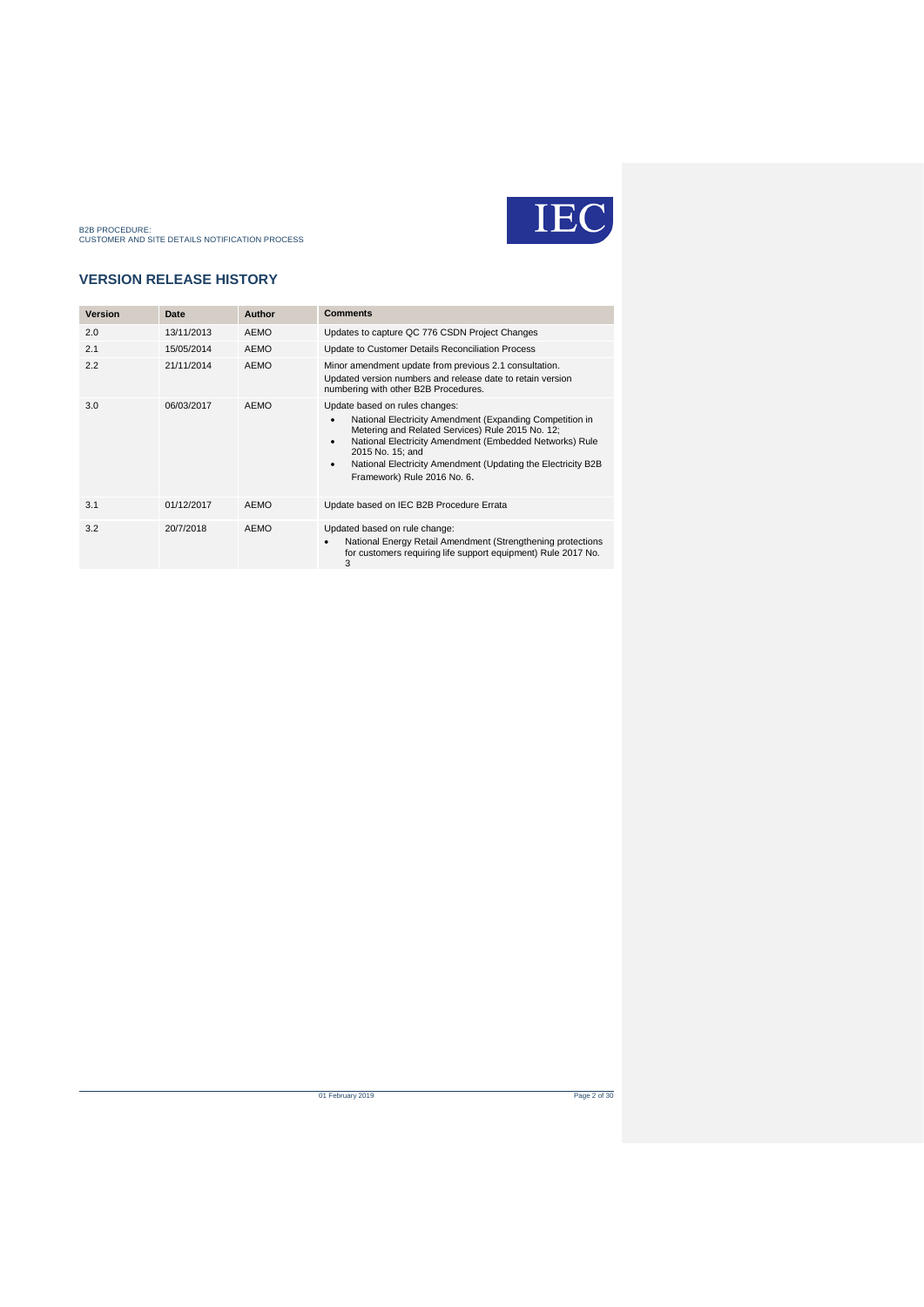

### **CONTENTS**

| 1.           | <b>INTRODUCTION</b>                                                            | 65              |
|--------------|--------------------------------------------------------------------------------|-----------------|
| 1.1.         | <b>Purpose and Scope</b>                                                       | 65              |
|              | 1.2. Definitions and Interpretation                                            | 65              |
| 1.3.         | <b>Related Documents</b>                                                       | 65              |
| 1.4.         | <b>Guidance Notes</b>                                                          | <u>76</u>       |
| <u>2. </u>   | <b>TRANSACTION LIST AND PROCESS</b>                                            | 87              |
| 2.1.         | <b>Transaction List</b>                                                        | 87              |
| 2.2.         | <b>Process Diagrams</b>                                                        | 87              |
| 3.           | <b>TIMING REQUIREMENTS</b>                                                     | 1342            |
| 3.1.         | Definition of Timing Points and Timing Periods                                 | $13 + 2$        |
| 3.2.         | <b>Other Timing Requirements</b>                                               | 1544            |
|              |                                                                                |                 |
| <u>4. </u>   | <b>BUSINESS RULES</b>                                                          | 1544            |
| 4.1.         | <b>Common Business Rules for Notifications</b>                                 | 1544            |
| 4.2.         | <b>Customer Details Request</b>                                                | 1645            |
| 4.3.         | <b>Customer Details Notification</b><br><b>Customer Details Reconciliation</b> | 1645<br>1746    |
| 4.4.<br>4.5. | <b>Life Support Notification</b>                                               | 1746            |
| 4.6.         | <b>Life Support Request</b>                                                    | 1847            |
|              | 4.7. Life Support Reconciliation                                               | 1847            |
| 4.8.         | <b>Site Access Request</b>                                                     | 1947            |
| 4.9.         | <b>Site Access Notification</b>                                                | 1918            |
|              |                                                                                |                 |
| 5.           | <b>TRANSACTIONS</b>                                                            | 2049            |
| 5.1.         | <b>CustomerDetailsRequest Data</b>                                             | 2049            |
| 5.2.<br>5.3. | <b>CustomerDetailsNotification Data</b><br>SiteAccessRequest Data              | 2221<br>2423    |
|              | <b>SiteAccessNotification Data</b>                                             | 2423            |
| 5.4.         | <b>LifeSupportNotification Data</b>                                            | 2625            |
| 5.5.         | 5.6. LifeSupportRequest Data                                                   |                 |
|              |                                                                                | 2928            |
|              | 5.7. BusinessAcceptance/Rejection                                              | 2928            |
|              | 1. INTRODUCTION                                                                | 5               |
|              | 1.1. Purpose and Scope                                                         | 5               |
|              | 4.2. Definitions and Interpretation                                            | $\overline{5}$  |
|              | 1.3. Related Documents                                                         | 5               |
|              | 1.4. Guidance Notes                                                            | $\overline{6}$  |
|              | 2. TRANSACTION LIST AND PROCESS                                                | 7               |
|              | 2.1. Transaction List-                                                         | 7               |
|              | 2.2. Process Diagrams                                                          | 7               |
|              | 3. TIMING REQUIREMENTS                                                         | 12              |
|              | 3.1. Definition of Timing Points and Timing Periods                            | 12              |
|              | 3.2. Other Timing Requirements                                                 | $\overline{14}$ |
| $4-$         | BUSINESS RULES                                                                 | $\overline{14}$ |
|              | 4.1. Common Business Rules for Notifications                                   | $\overline{14}$ |
|              |                                                                                |                 |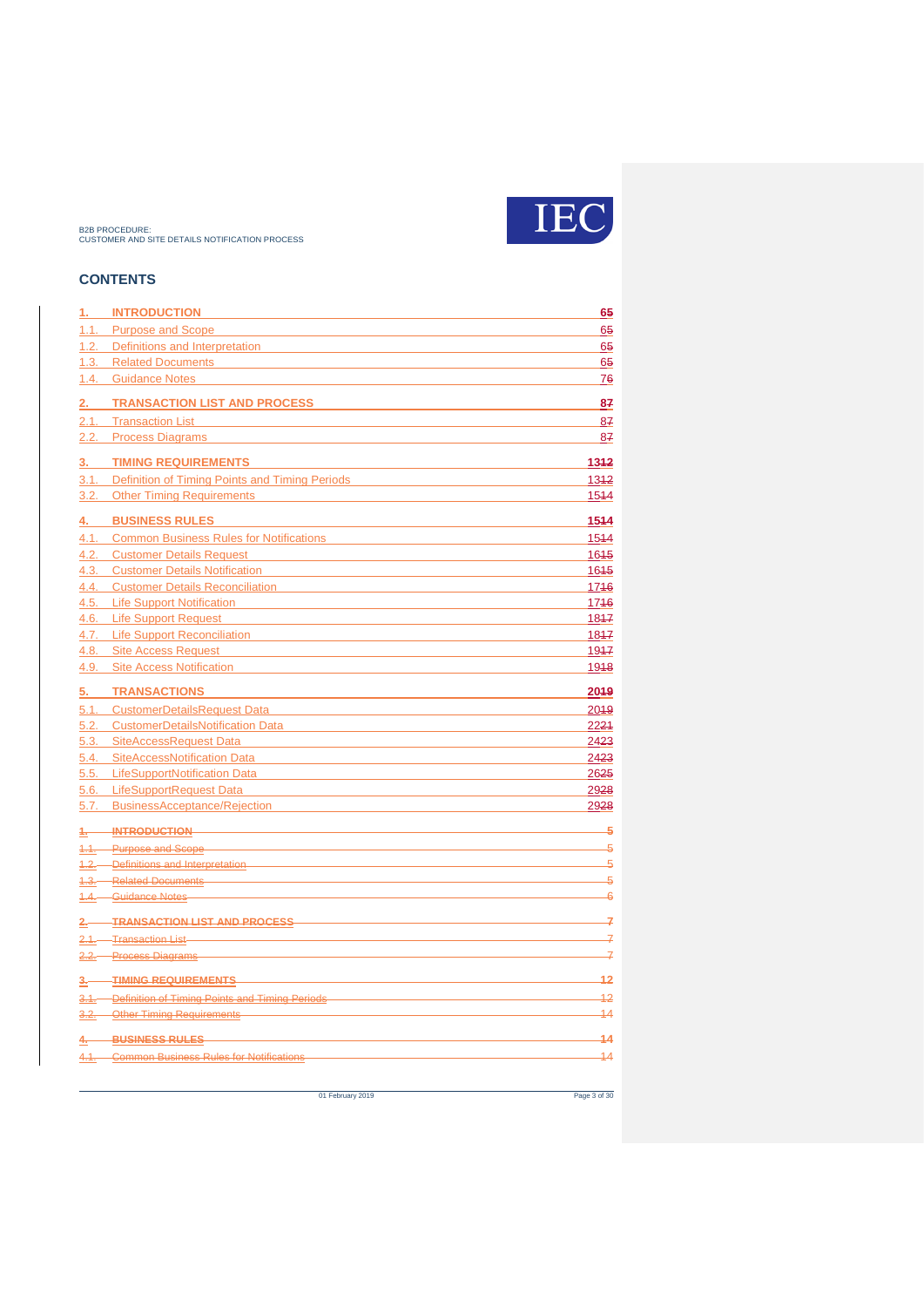

| 4.2.            | <b>Customer Details Request</b>         | 15      |
|-----------------|-----------------------------------------|---------|
| 4.3.            | <b>Customer Details Notification</b>    | 15      |
| به.4            | <b>Customer Details Reconciliation</b>  | 16      |
| 4.5.            | Life Support-                           | 16      |
| 4.6.            | <b>Life Support Reconciliation</b>      | 17      |
| 4.7.            | <b>Site Access Request</b>              | 17      |
| 4.8.            | <b>Site Access Notification</b>         | 18      |
|                 |                                         |         |
| بە              | TRANSACTIONS                            | 49      |
| 5.1.            | CustomerDetailsRequest Data             | $^{49}$ |
| <del>5.2.</del> | <b>CustomerDetailsNotification Data</b> | $-21$   |
| 5.3.            | SiteAccessReguest Data                  | 23      |
| $-5.4.$         | SiteAccessNotification Data             | 23      |
| 5.5.            | LifeSupportNotification Data            | 25      |
| <del>b.6.</del> | LifeSupportRequest Data                 | 28      |
|                 | BusinessAcceptance/Rejection            | 28      |

#### **FIGURES**

| <b>Figure 1: Notifications Process - Generic Notifications Process</b> | 98   |
|------------------------------------------------------------------------|------|
| Figure 2: Overview of generic request and notification process         | 109  |
| Figure 3: Overview of Customer Details Reconciliation Process          | 1140 |
| Figure 4: Overview of Life Support Reconciliation Process              | 1244 |

### **TABLES**

| <b>Table 1: Related Documents</b>                     | 65   |
|-------------------------------------------------------|------|
| Table 2: Guidance Notes                               | 76   |
| Table 3: Timing Point Definitions                     | 1342 |
| Table 4: Timing Period Definitions                    | 1342 |
| Table 5: Data Requirements for CustomerDetailsRequest | 2019 |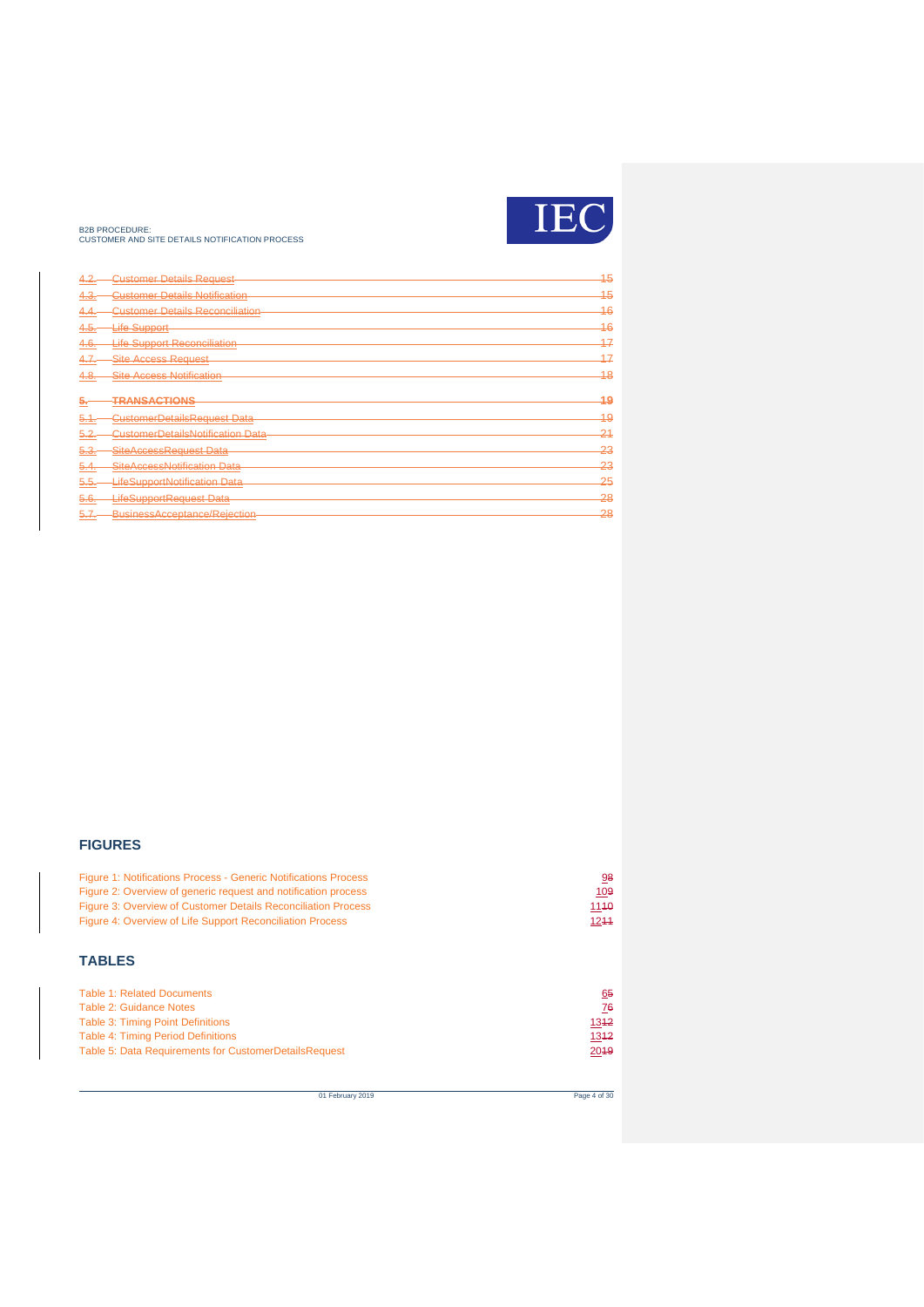

| Table 6: Data Requirements for CustomerDetailsNotification | 2221 |
|------------------------------------------------------------|------|
| Table 7: Data Requirements for SiteAccessRequest           | 2422 |
| Table 8: Data Requirements for SiteAccessNotification      | 2423 |
| Table 9: Data Requirements for LifeSupportNotification     | 2624 |
| Table 10: Data Requirements for LifeSupportRequest         | 2927 |
| Table 11: BusinessAcceptance/Rejection                     | 2927 |
| <b>Table 12: Business Events</b>                           | 3028 |

of February 2019 Page 5 of 30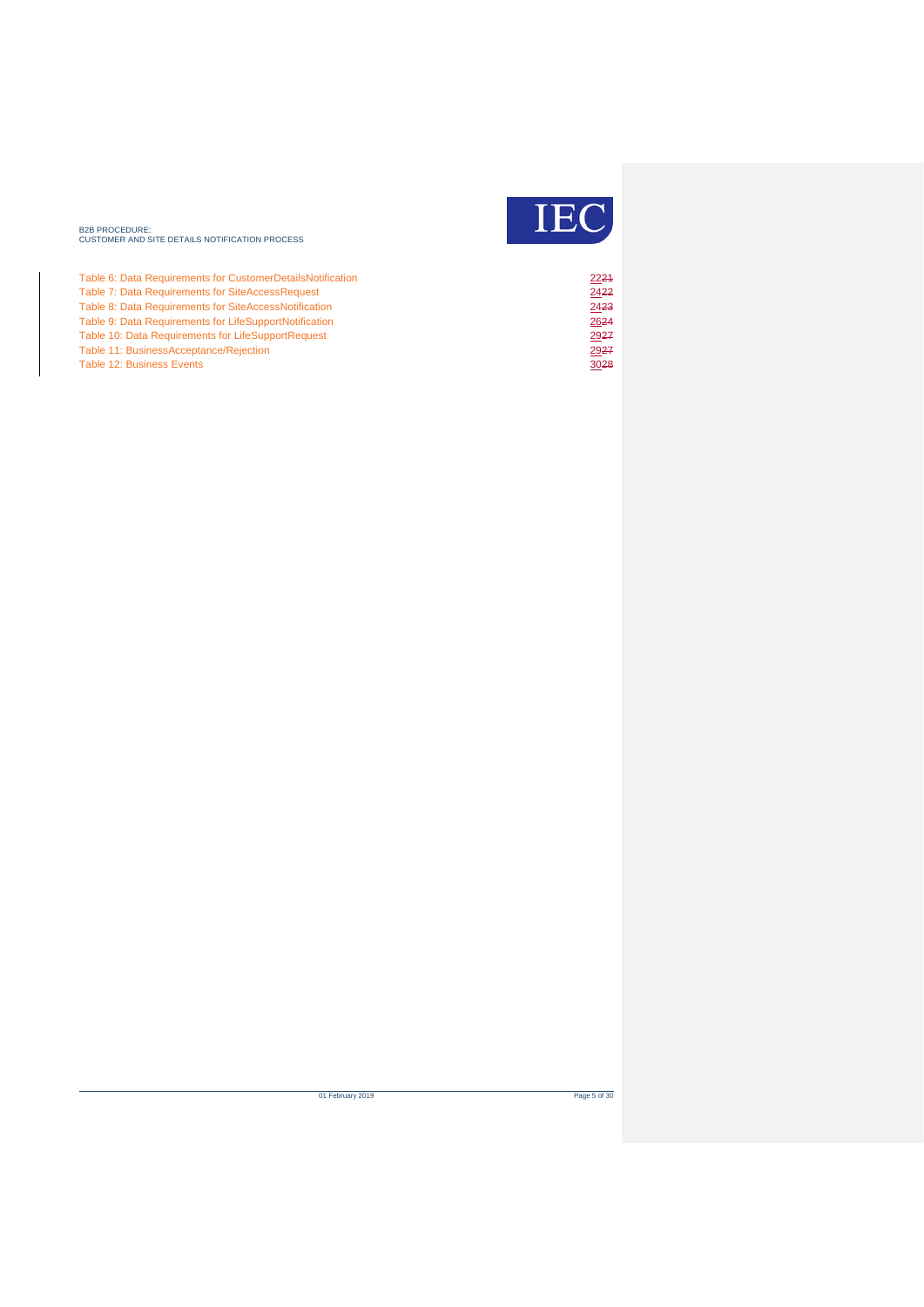

### <span id="page-5-0"></span>**1. INTRODUCTION**

#### <span id="page-5-1"></span>**1.1. Purpose and Scope**

- (a) This B2B Procedure: Customer and Site Details Notification Process (Procedure) is *published* by AEMO in accordance with clause 7.17.3 of the NER.
- (b) This Procedure specifies the standard process and data requirements for the communication, updates and reconciliation of Customer, Life Support and -Site details.
- (c) This Procedure has effect only for the purposes set out in the NER and NERR. All other national and jurisdictional regulatory instruments and codes prevail over this Procedure to the extent of any inconsistency.
- (d) The Life Support Request and the Life Support Notification have been created to enable industry participants to meet their obligations under the NERR. Participants are responsible to ensure that they are meeting their obligations. The AER will be the determining body as to whether participants are meeting their obligations.

#### <span id="page-5-2"></span>**1.2. Definitions and Interpretation**

- (a) The Retail Electricity Market Procedures Glossary and Framework:
	- (i) is incorporated into and forms part of this Procedure; and
		- (ii) should be read with this Procedure.
- (b) In the event of any inconsistency between this Procedure and the B2B Procedure: Technical Delivery Specification unless this Procedure provides otherwise, the relevant B2B Technical Delivery Specification shall prevail to the extent of the inconsistency.
- (c) The terms Initiator and Recipient have been used throughout the document to designate the sender and receiver of each transaction. Where a specific role is called out, the transaction should only be sent and received by the designated role (e.g. Current Retailer, DNSP, MPB).
- (d) All times (related to the conduct of the work) refer to the local time for the Site (where the work requested is to be carried out). Local time is inclusive of daylight saving time changes.

#### <span id="page-5-3"></span>**1.3. Related Documents**

#### <span id="page-5-4"></span>**Table 1: Related Documents**

| <b>Title</b>                                                     | Location                                                                                                          |
|------------------------------------------------------------------|-------------------------------------------------------------------------------------------------------------------|
| Retail Electricity Market Procedures - Glossary<br>and Framework | http://www.aemo.com.au/Electricity/National-Electricity-Market-<br>NEM/Retail-and-metering/Glossary-and-Framework |
| <b>B2B Procedure Technical Delivery Specification</b>            |                                                                                                                   |
| <b>B2B Procedure Service Order Process</b>                       |                                                                                                                   |
| <b>B2B Procedure Meter Data Process</b>                          |                                                                                                                   |
| <b>B2B Procedure One Way Notification Process</b>                |                                                                                                                   |
| <b>B2B Guide</b>                                                 |                                                                                                                   |
| Metrology Procedure: Part A                                      | http://www.aemo.com.au/Electricity/National-Electricity-Market-<br>NEM/Retail-and-metering                        |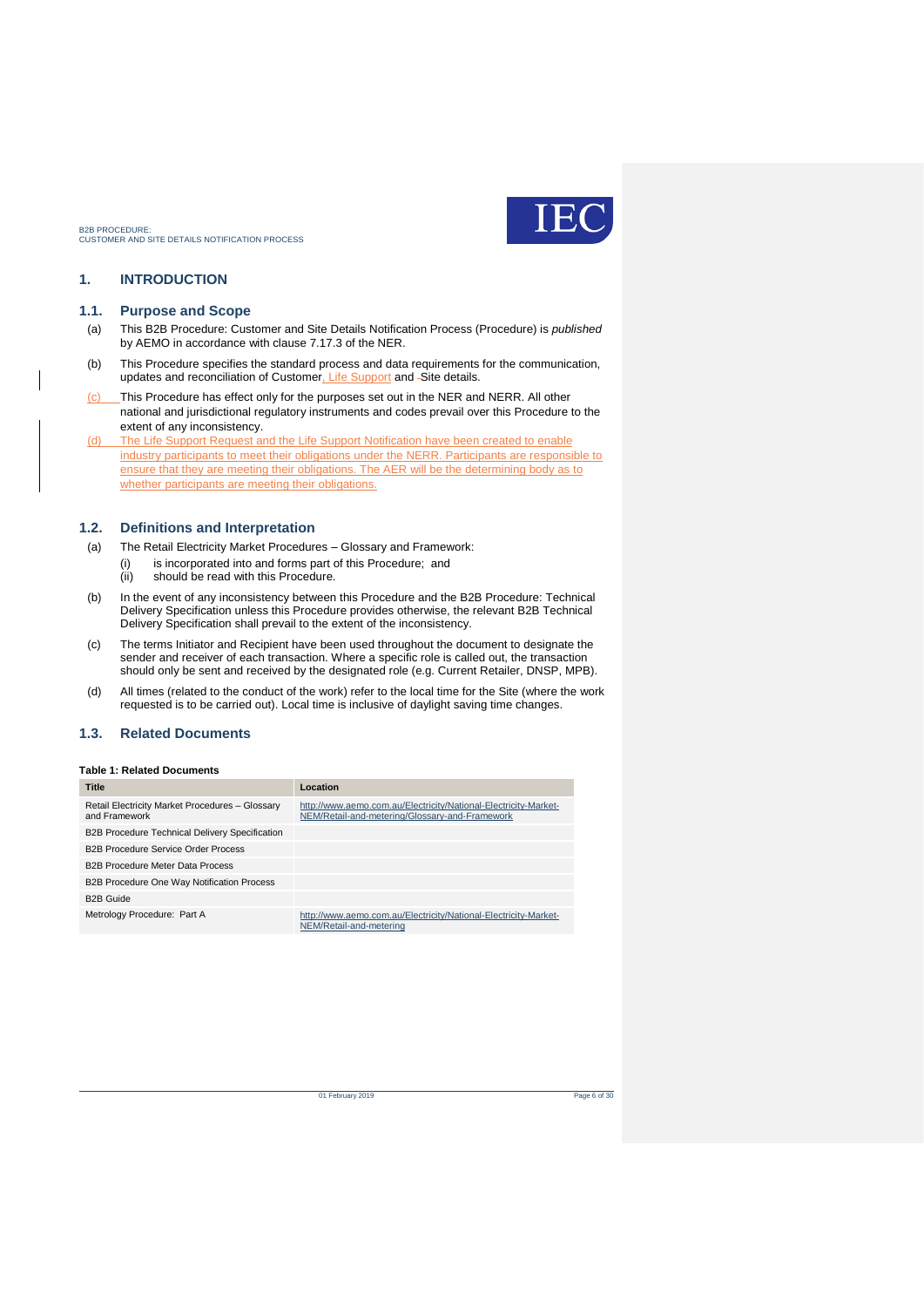

### <span id="page-6-0"></span>**1.4. Guidance Notes**

- (a) This document contains Guidance Notes that provides the reader with a reference point where an obligation for services is provided for in the NEM.
- (b) A number of timing requirements that represent common industry practice have also been included. These timings are not associated with the communication of B2B transactions, do not have a head of power and are not enforceable.
- (c) Guidance Notes are indicated by the use of [Guidance Note #] at the commencement of the clause in this procedure and highlighted in grey.
- (d) The table below lists the document or documents for reference.

#### <span id="page-6-1"></span>**Table 2: Guidance Notes**

| Reference          | <b>Document Name</b>                                                                                                      |
|--------------------|---------------------------------------------------------------------------------------------------------------------------|
| [Guidance Note 1]  | This is an accepted or common industry practice that does not reference a specific legal or<br>jurisdictional requirement |
| [Guidance Note 2]  | National Energy Retail Rules (NERR)                                                                                       |
| [Guidance Note 3]  | Service Level Procedure Metering Data Provider Services                                                                   |
| [Guidance Note 4]  | National Electricity Rules (NER)                                                                                          |
| [Guidance Note 5]  | Essential Services Commission (ESC) Electricity Distribution Code (Victoria)                                              |
| [Guidance Note 6]  | Service Level Procedures: Metering Provider Services                                                                      |
| [Guidance Note 7]  | Victorian Electricity Distributors Service & Installation Rules                                                           |
| [Guidance Note 8]  | SA Power Networks Service & Installation Rules                                                                            |
| [Guidance Note 9]  | Electricity Distribution Network Code (Queensland)                                                                        |
| [Guidance Note 10] | Metrology Procedures - Part B                                                                                             |
| [Guidance Note 11] | Electricity Distribution Code (South Australia)                                                                           |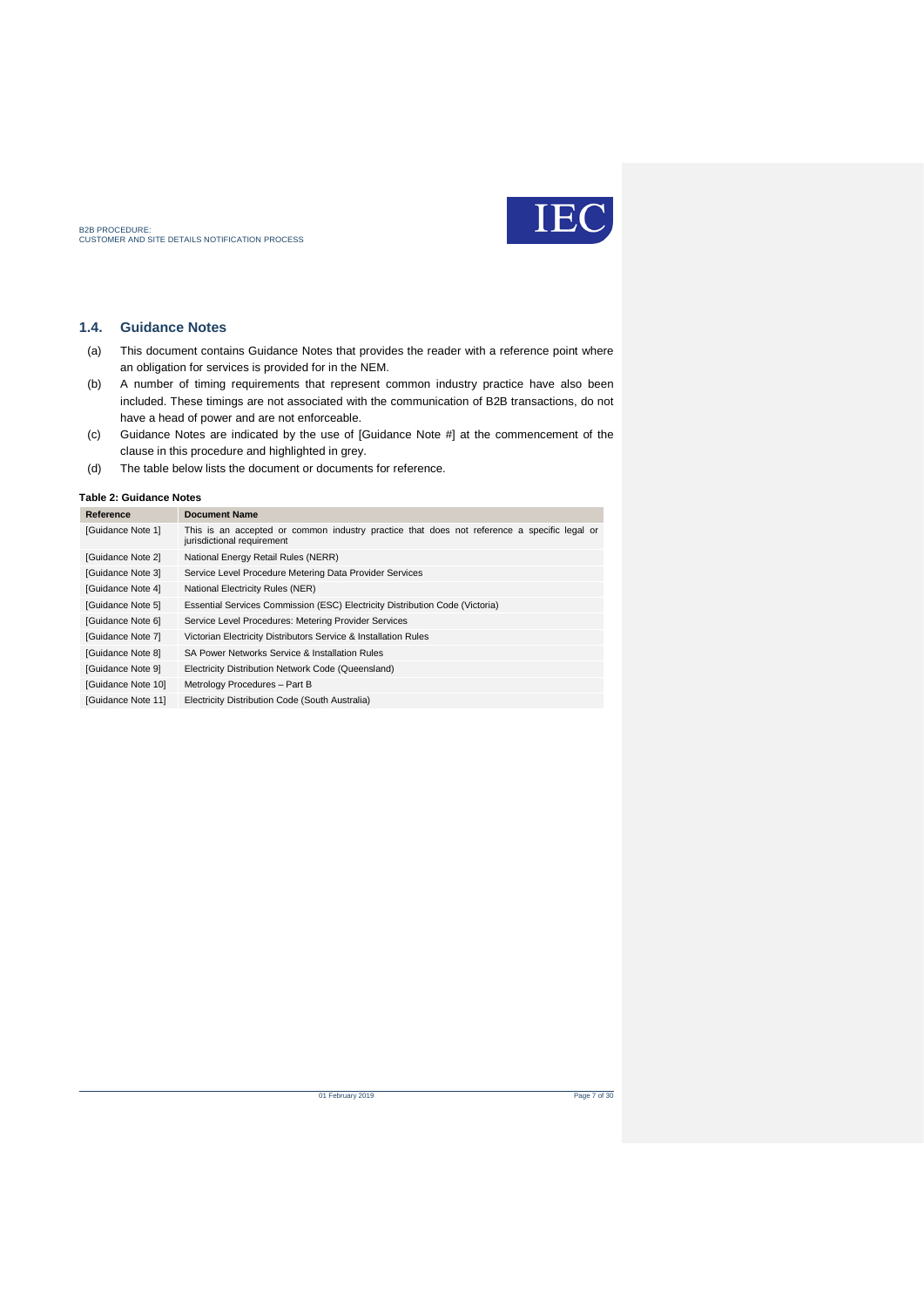

### <span id="page-7-0"></span>**2. TRANSACTION LIST AND PROCESS**

### <span id="page-7-1"></span>**2.1. Transaction List**

- (a) Included in this procedure are the following transactions:
	- (i) CustomerDetailsNotification
	- (ii) CustomerDetailsRequest
	- (iii) SiteAccessNotification
	- (iv) SiteAccessRequest
	- (v) Life-Support-Notification
	- (vi) Life-Support-Request

### <span id="page-7-2"></span>**2.2. Process Diagrams**

- (a) Figures 1-5-4 show the entire-processes for the provision and reconciliation of Customer details, Life Support Details and Site aAccess data, including:
	- (i) Where the CustomerDetailsNotification is provided by the Recipient in response to an Initiator's CustomerDetailsRequest. On most occasions, the CustomerDetailsNotification will be provided without an associated CustomerDetailsRequest. In this case, the Initiator will provide the Recipient with the required CustomerDetailsNotification.
	- (ii) Where an Initiator sends a SiteAccessRequest and a Recipient sends a SiteAccessNotification.
	- (iii) Where an Initiator sends a Life-Support-Request and a Recipient sends a Life-Support Notification.

(iii)(iv) Reconciliation of Customer or Life Support Details.

(b) The triangles at the bottom of Figures  $1-\frac{4}{2}$  indicate the timing points for the process.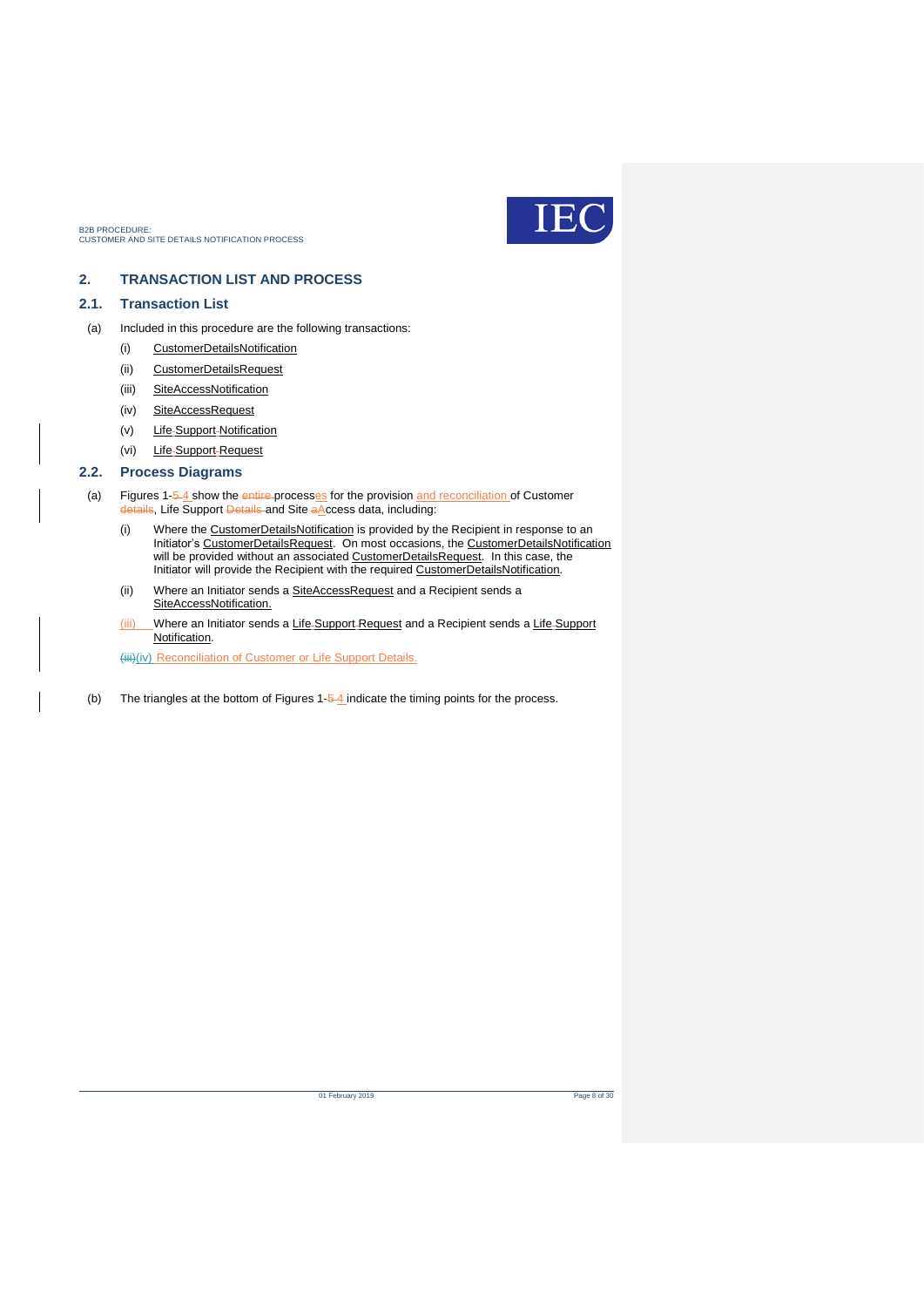

#### **Figure 1: Notifications Process - Generic Notifications Process**

<span id="page-8-0"></span>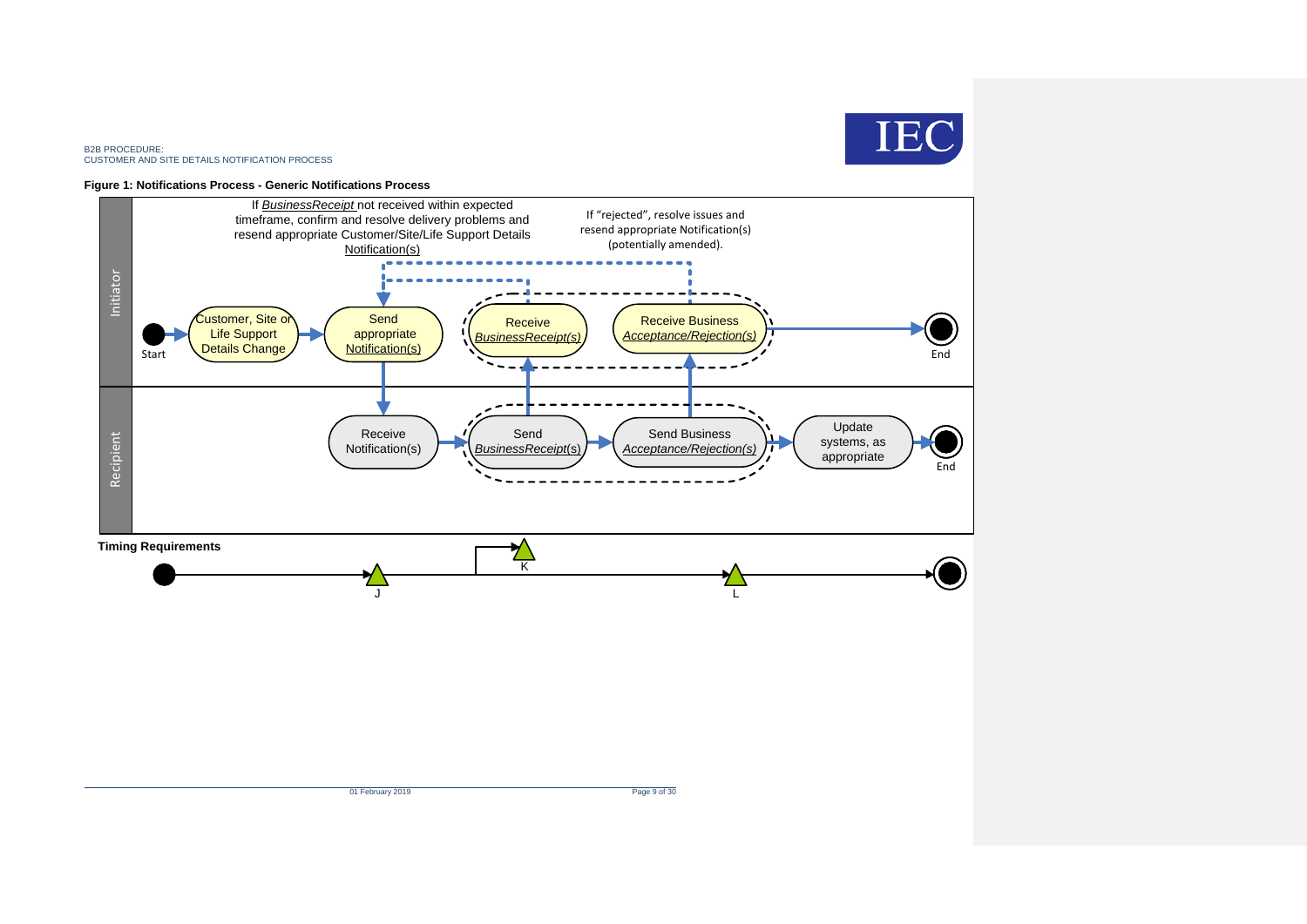

#### **Figure 2: Overview of generic request and notification process**

<span id="page-9-0"></span>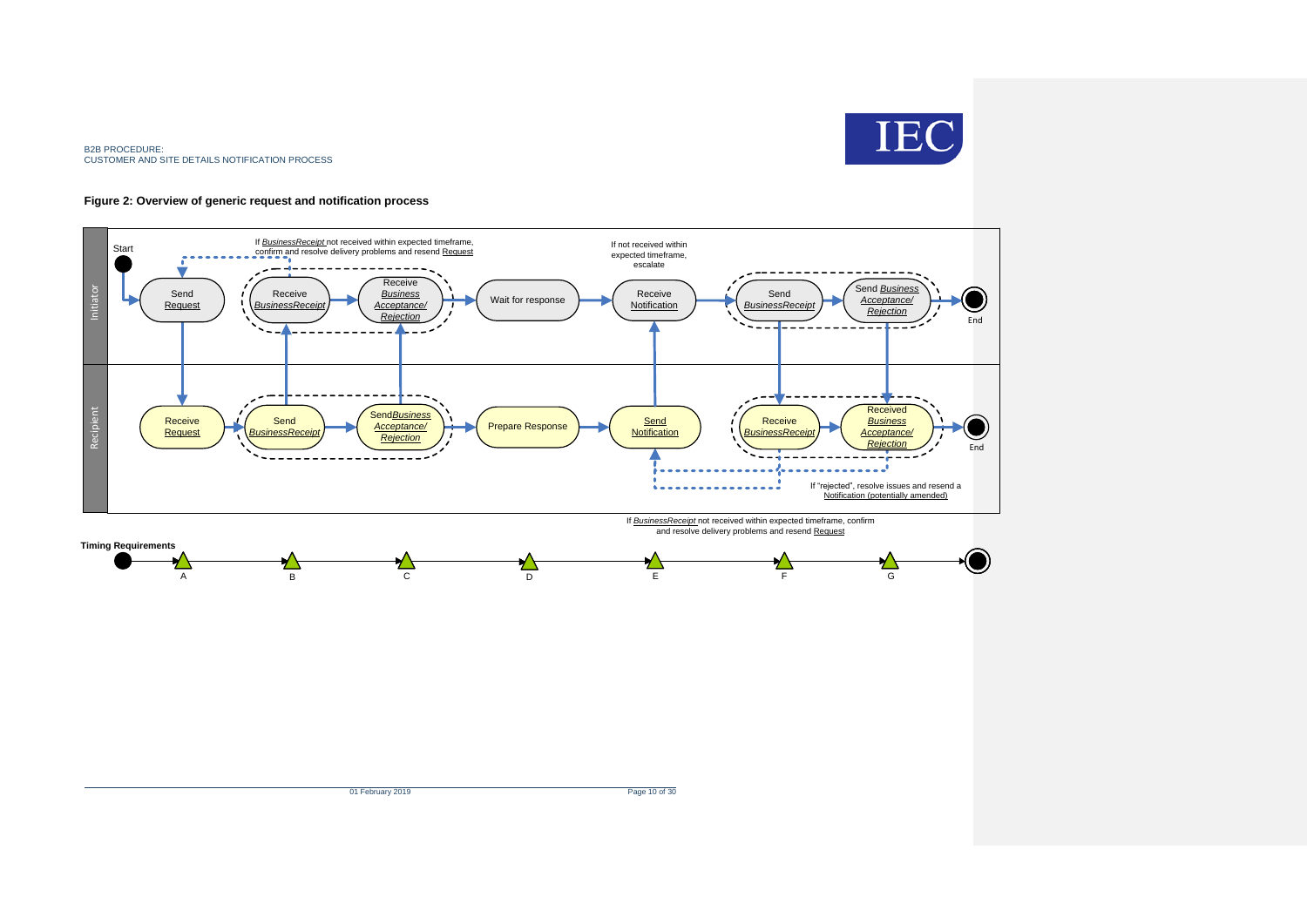

#### **Figure 3: Overview of Customer Details Reconciliation Process**

<span id="page-10-0"></span>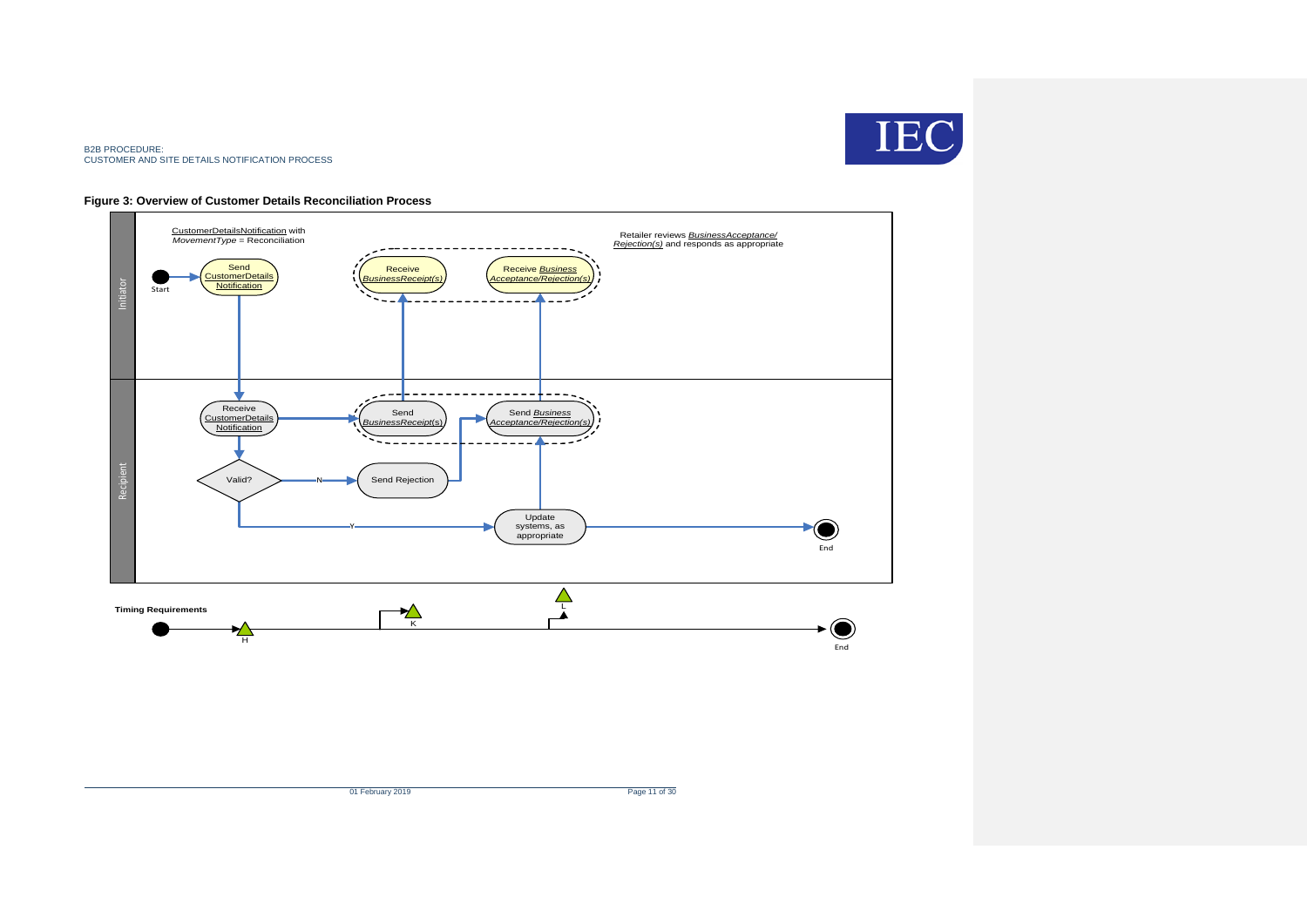

#### **Figure 4: Overview of Life Support Reconciliation Process**

<span id="page-11-0"></span>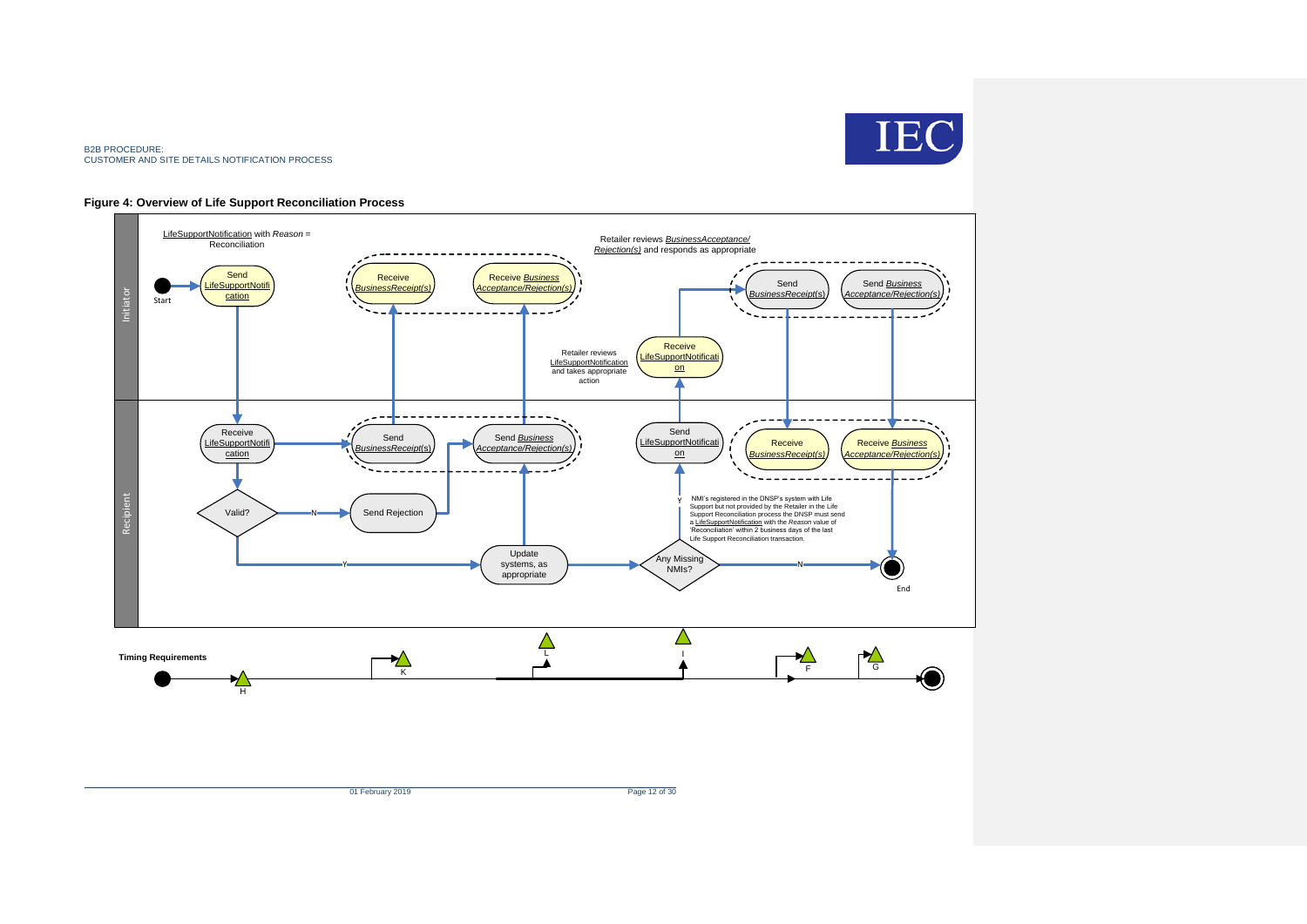

### <span id="page-12-0"></span>**3. TIMING REQUIREMENTS**

#### <span id="page-12-1"></span>**3.1. Definition of Timing Points and Timing Periods**

(a) The Timing Points are shown in Figures 1-54.

- (b)(a) For additional Timing Requirements for the Life Support Reconciliation process, refer to 4.6.
- (c)(b) The Timing Requirements for the *BusinessReceipt* and the *BusinessAcceptance/Rejection* for the SiteAccessNotification are identical to those for the CustomerDetailsNotification all transaction notifications are the same.
- (d)(c) The Timing Requirements for the *BusinessReceipt* and the *BusinessAcceptance/Rejection* for equest are identical to those for the CustomerDetailsRequestall transaction requests are the same.
- (d) The Timing Points are defined in [Table 3Table 3.](#page-12-2): For additional Timing Requirements for the Life Support Reconciliation process, refer to section 4.6.
- (e) For additional Timing Requirements for the Life Support Reconciliation process, refer to section 4.7.

#### <span id="page-12-2"></span>**Table 3: Timing Point Definitions**

### **Timing Point Definition** A When an Initiator issues a Request to a Recipient B When an Initiator receives a *BusinessReceipt* for a Request from the Recipient. C When an Initiator receives a *BusinessAcceptance/Rejection* for a Request from the Recipient. D When the Request has been actioned. E When the Recipient sends a Notification to the Initiator F When the Recipient receives a *BusinessReceipt* for a Notification from the Initiator.

- G When the Recipient receives a *BusinessAcceptance/Rejection* for a Notification from the Initiator.
- H When the Initiator issues a Customer Details Reconciliation or Life Support Reconciliation to a Recipient. I When the Recipient issues a LifeSupportNotification to an Initiator about a Life Support Reconciliation under section 4.67.
- J When the Initiator sends a Notification to the Recipient.
- K When the Initiator receives a *BusinessReceipt* for a Notification from the Recipient.
- L When the Initiator receives a *BusinessAcceptance/Rejection* for a Notification from the Recipient.
- (f) The Timing Periods are defined in Table 4:

#### <span id="page-12-3"></span>**Table 4: Timing Period Definitions**

| <b>Timing Period</b>                         | <b>Description of Timing Period</b>                                                                                                                                                                                  | Usage                                                                                                                                                                                                                                                                         |
|----------------------------------------------|----------------------------------------------------------------------------------------------------------------------------------------------------------------------------------------------------------------------|-------------------------------------------------------------------------------------------------------------------------------------------------------------------------------------------------------------------------------------------------------------------------------|
| <b>BusinessReceipts for</b><br>Requests      | From the sending of the<br>Request by the Initiator to the<br>receipt of the BusinessReceipt<br>for the Request from the<br>Recipient.<br>Commences at Timing Point A<br>and ends at Timing Point B.                 | Used by the Initiator to determine whether a Request<br>has been received and can be read.<br>If the BusinessReceipt has not been received before this<br>period expires, the Initiator may escalate the non-receipt,<br>resend the original request, or do both.             |
| BusinessAcceptance/Rejection<br>for Requests | From the sending of the<br>Request by the Initiator to the<br>receipt of the<br>BusinessAcceptance/Rejection<br>for the Request from the<br>Recipient.<br>Commences at Timing Point A<br>and ends at Timing Point C. | Used by the Initiator to determine whether a Request<br>has been accepted (and will subsequently be actioned<br>by the Recipient).<br>If the BusinessAcceptance/Rejection has not been<br>received before this period expires, the Initiator may<br>escalate the non-receipt. |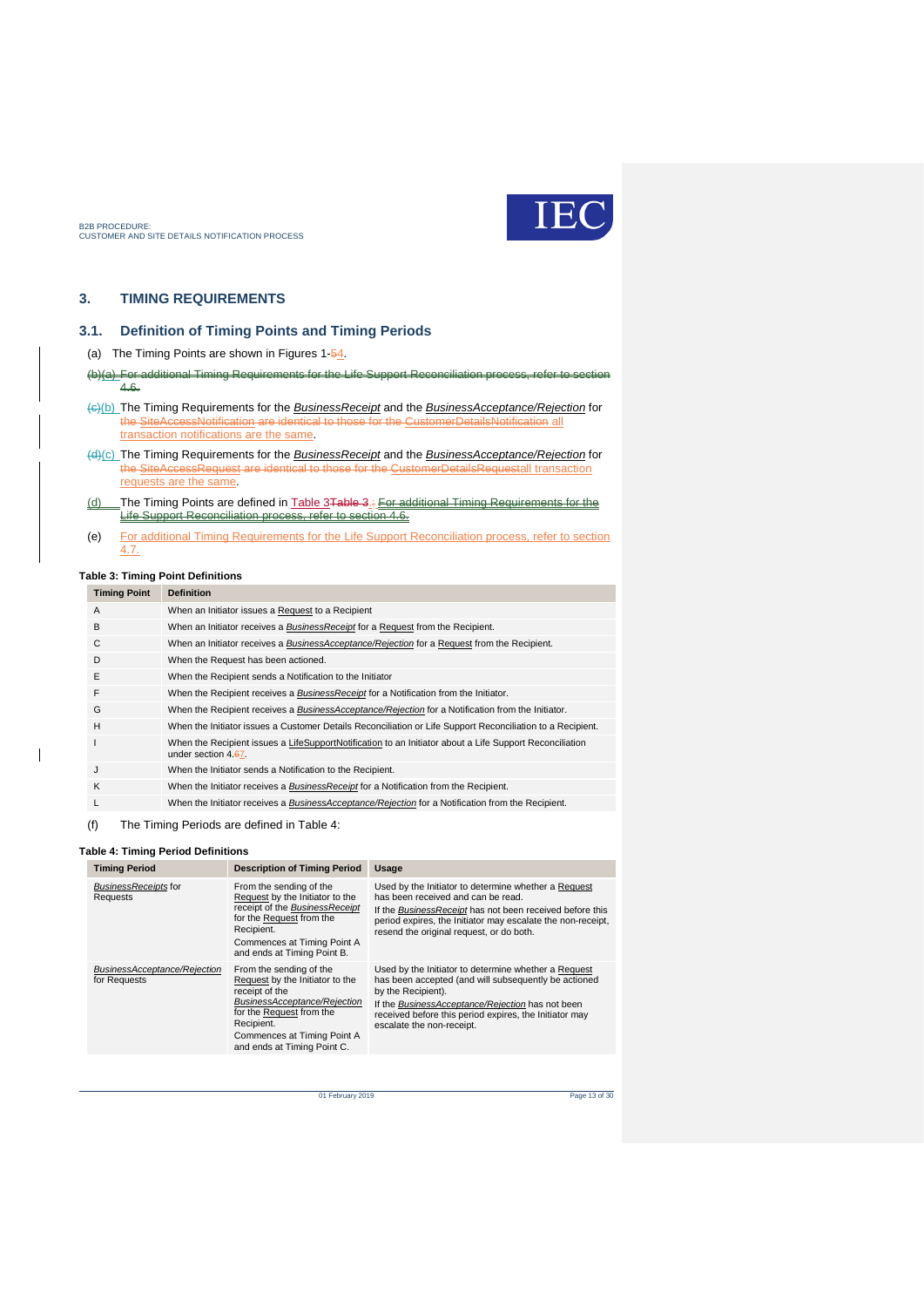# IEC

### B2B PROCEDURE: CUSTOMER AND SITE DETAILS NOTIFICATION PROCESS

 $\overline{\phantom{a}}$ 

| <b>Timing Period</b>                                                                                         | <b>Description of Timing Period</b>                                                                                                                                                                                           | Usage                                                                                                                                                                                                                                                                                |
|--------------------------------------------------------------------------------------------------------------|-------------------------------------------------------------------------------------------------------------------------------------------------------------------------------------------------------------------------------|--------------------------------------------------------------------------------------------------------------------------------------------------------------------------------------------------------------------------------------------------------------------------------------|
| Providing a<br><b>CustomerDetailsNotification</b>                                                            | From receipt of the<br><b>CustomerDetailsRequest to</b><br>the sending of the<br>CustomerDetailsNotification by<br>the Recipient.<br>Commences at Timing Point A<br>and ends at Timing Point E.                               | If the CustomerDetailsNotification has not been received<br>before this period expires, the Initiator may escalate the<br>non-receipt.                                                                                                                                               |
| Providing a<br><b>SiteAccessNotification</b>                                                                 | From receipt of the<br>SiteAccessRequest to the<br>sending of the<br>SiteAccessNotification by the<br>Recipient.<br>Commences at Timing Point A<br>and ends at Timing Point E.                                                | If the SiteAccessNotification has not been received<br>before this period expires, the Initiator may escalate the<br>non-receipt.                                                                                                                                                    |
| Providing a<br>LifeSupportNotification                                                                       | From receipt of the<br>LifeSupportRequest to the<br>sending of the<br>LifeSupportNotification by the<br>Recipient.<br>Commences at Timing Point A<br>and ends at Timing Point E.                                              | If the LifeSupportNotification has not been received<br>before this period expires, the Initiator may escalate the<br>non-receipt.                                                                                                                                                   |
| <b>BusinessReceipts for</b><br><b>Notifications</b>                                                          | From the sending of the<br>Notification by the Recipient to<br>the receipt of a<br><b>BusinessReceipt</b> for the<br>Notification from the Initiator.<br>Commences at Timing Point E<br>and ends at Timing Point F.           | Used by the Recipient to determine whether a<br>Notification has been received and can be read.<br>If the <b>Business Receipt</b> has not been received before this<br>period expires, the Recipient may escalate the non-<br>receipt, resend the original notification, or do both. |
| <b>BusinessAcceptance/Rejection</b><br>for Notifications                                                     | From the sending of the<br>Notification by the Recipient to<br>the receipt of a<br>BusinessAcceptance/Rejection<br>for the Notification from the<br>Initiator.<br>Commences at Timing Point E<br>and ends at Timing Point G.  | Used by the Recipient to determine whether the<br>response has been accepted by the Initiator and the<br>request can be closed.<br>If the BusinessAcceptance/Rejection has not been<br>received before this period expires, the Recipient may<br>escalate the non-receipt.           |
| <b>BusinessReceipts</b> for<br><b>Notifications</b>                                                          | From the sending of the<br>Notification by the Initiator to<br>the receipt of a<br><b>BusinessReceipt</b> for the<br>Notification from the Recipient<br>Commences at Timing Point J<br>and ends at Timing Point K.            | Used by the Initiator to determine whether a Notification<br>has been received and can be read.<br>If the BusinessReceipt has not been received before this<br>period expires, the Initiator may escalate the non-receipt,<br>resend the original notification, or do both.          |
| BusinessAcceptance/Rejection<br>for Notifications                                                            | From the sending of the<br>Notification by the Initiator to<br>the receipt of a<br>BusinessAcceptance/Rejection<br>for the Notification from the<br>Recipient.<br>Commences at Timing Point J<br>and ends at Timing Point L.  | Used by the Initiator to determine whether the response<br>has been accepted by the Recipient and the request can<br>be closed.<br>If the <b>BusinessAcceptance/Rejection</b> has not been<br>received before this period expires, the Initiator may<br>escalate the non-receipt.    |
| Providing a<br>LifeSupportNotification as part<br>of a Life Support<br>Reconciliation under section<br>4.67. | From the initiation of the Life<br>Support Reconciliation to<br>when the Recipient is<br>expected to raise any<br>LifeSupportNotifications to the<br>Initiator.<br>Commences at Timing Point H<br>and ends at Timing Point I. | Used by the Recipient to send a <b>LifeSupportNotifications</b><br>for NMIs with Life Support but were not provided by the<br>Initiator in the Life Support Reconciliation.                                                                                                          |

of February 2019 Page 14 of 30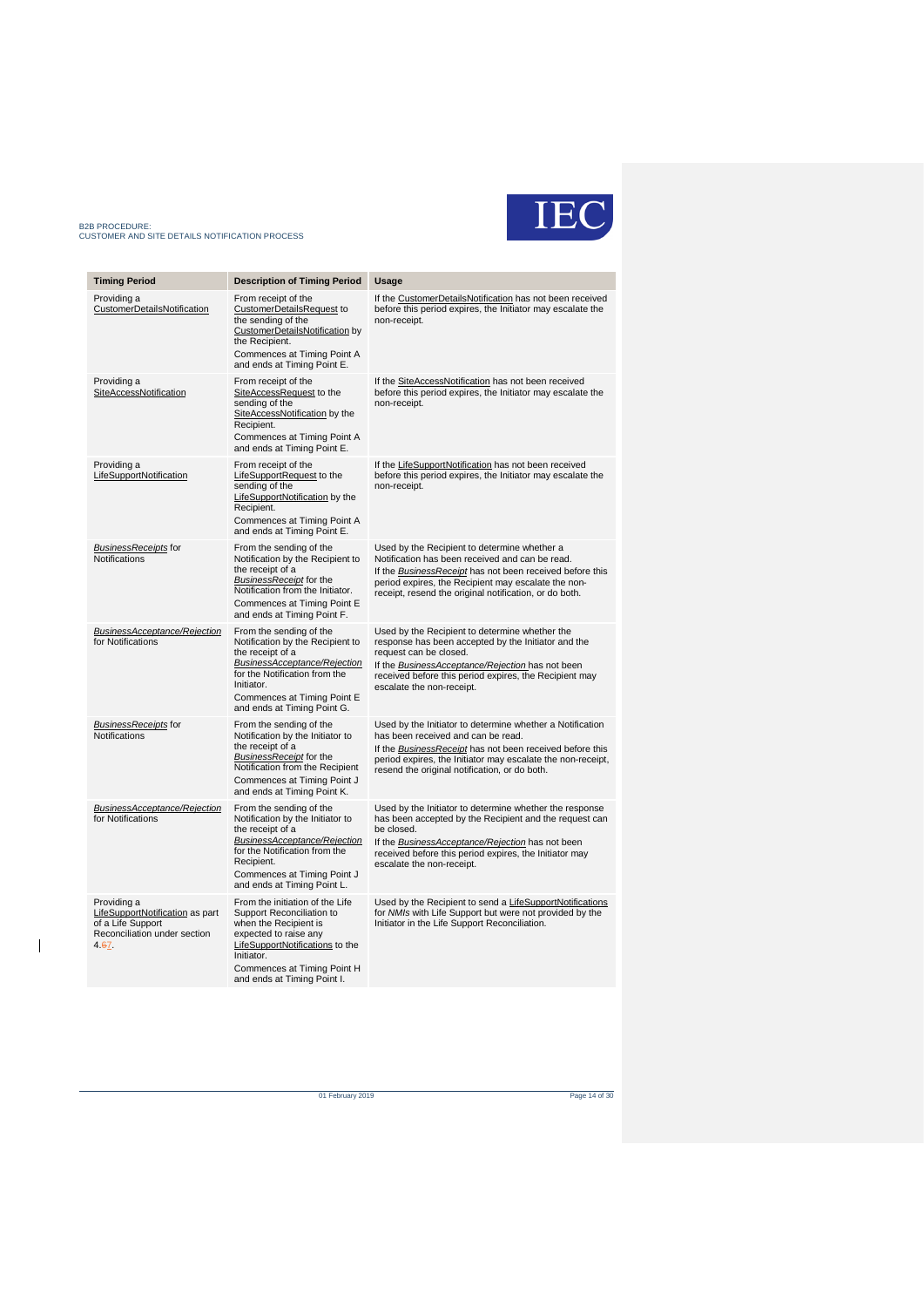

### <span id="page-14-0"></span>**3.2. Other Timing Requirements**

- <span id="page-14-3"></span>(a) [Guidance Note 1] Timing requirements for the CustomerDetailsNotification In and SiteAccessNotification can be agreed between the Initiator and the Recipient.
- (b) Timing requirement for *BusinessReceipts* is set out in the B2B Procedure Technical Delivery Specification.
- (c) Timing requirement for *BusinessAcceptance/Rejection* for Notifications is set out in the B2B Procedure Technical Delivery Specification.
- (d) [Guidance Note 2] Subject to clause [\(a\),](#page-14-3) the Retailer provides a CustomerDetailsNotification within two Business Days of receiving the CustomerDetailsRequest.
- (e) [Guidance Note 2] In the absence of a relevant request, the CustomerDetailsNotification and/or SiteAccessNotification must be provided within one business day of the relevant data being updated or changed.
- (f) [Guidance Note 1] A Current Retailer must send a CustomerDetailsNotification within five business days of the following events:
	- (i) following the completion of the CATS change of retailer process.
	- (ii) for a new connection, once the site has been energised.

Refer to Timing Requirement for Sending CustomerDetailsRequests.

- (g) [Guidance Note 1] In the absence of a CustomerDetailsNotification and following receipt of the completion of the CATS Change Retailer transaction, the Initiator may send a CustomerDetailsRequest for a *NMI* after the fifth business day.
- (h) [Guidance Note 1] In the absence of a CustomerDetailsNotification and following notification of an energised *NMI*, the Initiator may send a CustomerDetailsRequest after the fifth business day.

#### <span id="page-14-1"></span>**4. BUSINESS RULES**

#### <span id="page-14-2"></span>**4.1. Common Business Rules for Notifications**

- (a) The Initiator must only send a single daily Notification of each type (where relevant) covering all cChanges made to the *NMI's* details that day, ensuring the most recent details are provided. This restriction does not apply to the Life-Support-Notification.
- (b) For the purposes of registration and deregistration or updating of life support details -between Retailers and DNSP's, the parties must use the LifeSupportNotification and not the CustomerDetailsNotification.
- (c) Prior to sending a LifeSupportRequest, requesting and sending life support transactions it is expected that the prospective Retailer has obtained explicit informed consent from the customer.
- (d) The Initiator must provide all available information that they hold for each Notification transaction, not just information changes. Non-completion of non-Mandatory fields, is taken to mean that the Initiator does not have the absent information or cannot supply it under the Privacy Act.
- If the Recipient does not accept the information provided by the Initiator, they must send a *BusinessAcceptance/Rejection* with an appropriate *EventCode* and details of the Initiator's data being rejected.

01 February 2019 Page 15 of 30

**Formatted:** Underline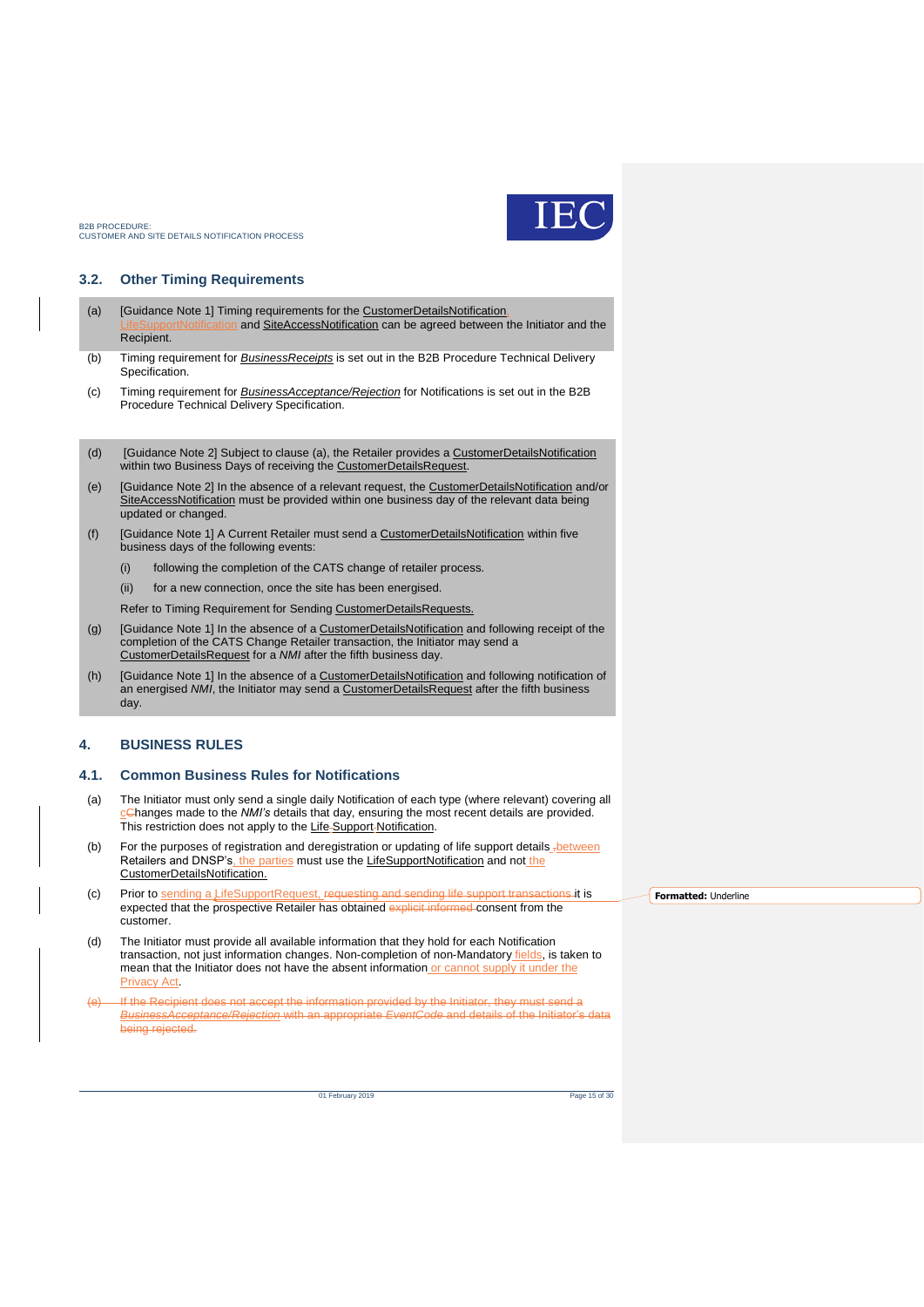

- $(f)(e)$  It is within a Recipient's sole discretion as to whether they decide to update their records on the basis of the information provided by the Initiator.
- (g)(f) A ServiceOrderRequest does not replace the need to send relevant Notifications. For example, a Re-energisation ServiceOrderRequest, which includes *Hazards*, does not replace the SiteAccessNotification that would provide the same information. The information in the ServiceOrderRequest is treated as pertinent to the work requested only, and the SiteAccessNotification is treated as the official, enduring update.
- $(h)(g)$  The Initiator must only send updates where the Customer or Initiator initiated the Changes. The Initiator must not send updates based on information received from MSATS or other Participants. This prevents the cyclical transmission of information. The **current** Retailer may send a new or amended CustomerDetailsNotification in response to receiving the LifeSupportNotification from the DNSP.
- The details provided in a CustomerDetailsNotification and SiteAccessNotification must be the current details as at the date and time that the Notification was generated. The *LastModifiedDateTime* may be historical in certain situations. For Life Support changes refer to section  $4.\overline{35}$  and  $4.\overline{46}$ .
- (i) If the Recipient does not accept the information provided by the Initiator, they must send a *BusinessAcceptance/Rejection* with an appropriate *EventCode* and details of the Initiator's data being rejected.
- (j) [Guidance Note 1] The Initiator must investigate and provide an updated notification where necessary within 5 business days upon receiving a rejection of a notification transaction.

#### <span id="page-15-0"></span>**4.2. Customer Details Request**

- (a) [Guidance Note 1] An Initiator sends a CustomerDetailsRequest when they reasonably believes that the information in the CustomerDetailsNotification has not been previously provided in a Notification transaction or that the information they hold is or may be incorrect.
- (b) [Guidance Note 2 and Guidance Note 4] Any authorised party entitled to the information can generate a CustomerDetailsRequest to the Current Retailer for the *NMI*.
- (c) An Initiator must only send a maximum of one CustomerDetailsRequest per *NMI* per day.
- (d) The Current Retailer must provide a CustomerDetailsNotification in response to a valid CustomerDetailsRequest -from a DNSP or any other Initiator where agreed
- (e) If parties wish to obtain mass updates of information, parties must reach agreement to use this transaction.

#### <span id="page-15-1"></span>**4.3. Customer Details Notification**

#### **4.3.1. Initiating a Customer Details Notification**

- (a) The Initiator of the CustomerDetailsNotification will always be the Current Retailer.
	- (b) [Guidance Note 2] The Current Retailer must confirm the specific contact for the management of outages and supply issues for each *NMI* and provide this information via the CustomerDetailsNotification.
	- (c) [Guidance Note 2 and 5] The Current Retailer must send the relevant Notifications to the DNSP whenever they become aware of Customer Cchanges in
	- (d) [Guidance Note 1] The Current Retailer must send the relevant Notifications to Recipient(s) as agreed whenever they become aware of a Customer Cchanges
	- (e) [Guidance Note 2] Where the requirements for Life Support are no longer appropriate (for example an occupier no longer meets the  $\mu$ Support customer) a Retailer must send a CustomerDetailsNotification containing NMI,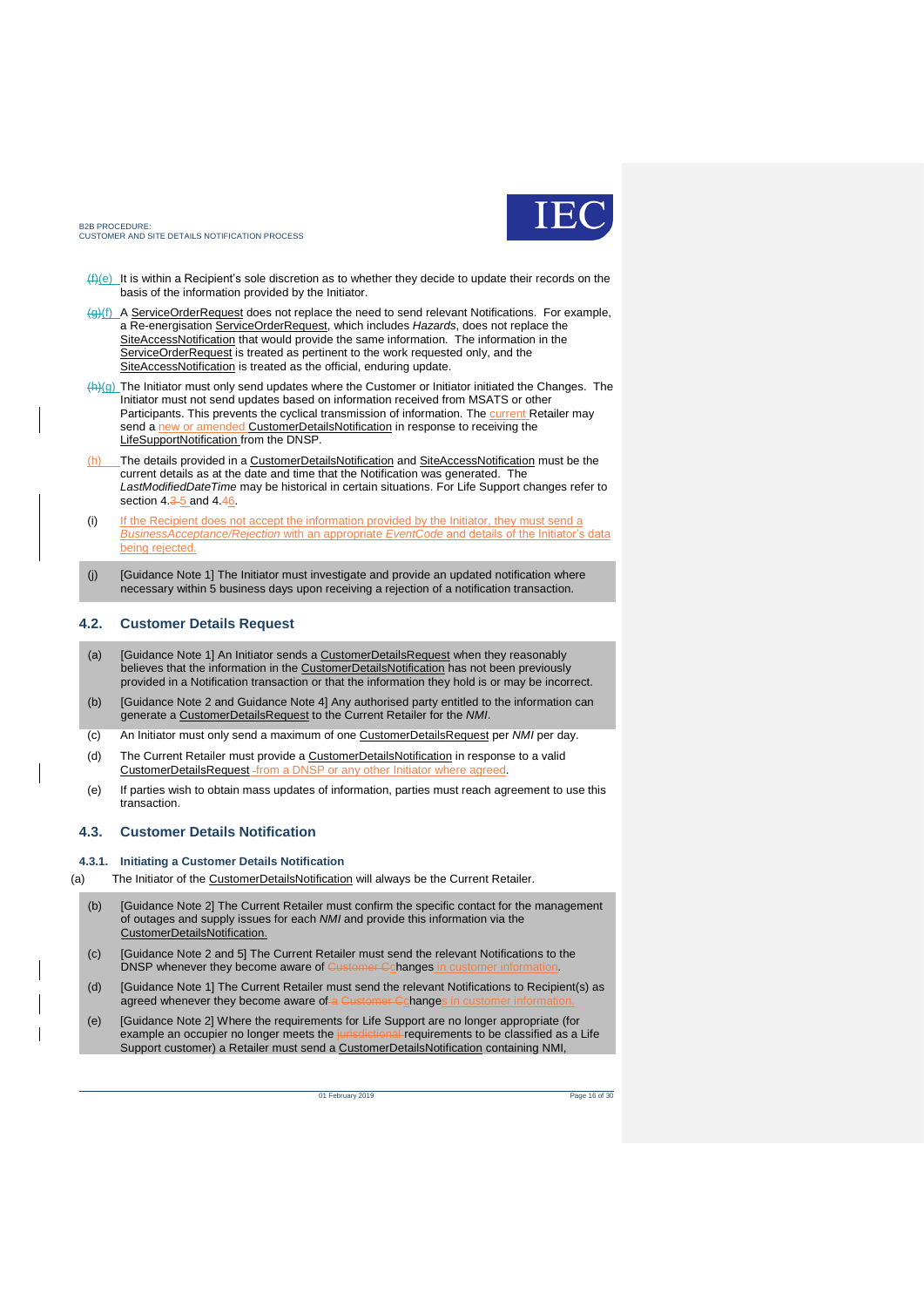

*LastModifiedDateTime*, a *MovementType* value of "Update" and *SensitiveLoad* value updated as per clause 4.3.2.

(f) Current Retailers may send a CustomerDetailsNotification to other Recipients as agreed.

#### **4.3.2. Sensitive Load Field**

- (a) Where life support is required at the premise the *SensitiveLoad* field must have a value of 'Life Support'. For the registration, update and deregistration of Life Support refer to Life Support Notification section 4.45.
- (b) Where the initiator reasonably believes there are economic, health or safety issues associated with loss of *supply* to the *NMI*, the *SensitiveLoad* field should have a value of 'Sensitive Load'.
- (c) If neither of the above conditions apply then the *SensitiveLoad* field should have a value of 'None'

#### **4.3.3. Vacant Sites**

(a) [Guidance Note 2] If a Site is vacant, the Initiator must send a CustomerDetailsNotification containing *NMI, LastModifiedDateTime*, a *MovementType* value of 'Site Vacant' and *SensitiveLoad* of 'None' to the relevant Recipient who may update their records accordingly.

#### <span id="page-16-0"></span>**4.4. Customer Details Reconciliation**

- (a) Current Retailers can agree with any party to conduct regular reconciliations.
- (b) If parties agree to use the B2B Procedures for the purposes of Customer Details Reconciliation, the following applies:
	- i. The Customer Details Reconciliation must use the CustomerDetailsNotification with *MovementType* of 'Reconciliation'.
	- ii. The use of *BusinessAcceptance/Rejections* for the Customer Details Reconciliation will be a subset to that used for the CustomerDetailsNotification. The Recipient can only reject for reasons as specified in Table 12.
	- A Customer Details Reconciliation transaction does not replace the requirement for the Notification of changes in customer information, as described in the CustomerDetailsNotification process.

#### **4.4. Life Support**

#### <span id="page-16-1"></span>**4.4.1.4.5. Life Support Notification**

- (a) The initiator of the LifeSupportNotification can be a Current Retailer, Pprospective Retailer or a DNSP.
- (b) [Guidance Note 2] Where the DNSP or Retailer is informed by a customer that they require life support or there are changes to the life support information or requirement, they must advise the other party using the Life-Support-Notification with the information defined in Table 9.
- (c) [Guidance Note 2] Following a change of Retailer, where the DNSP is the registration process owner, the DNSP must send the Current Retailer a LifeSupportNotification.
- [Guidance Note 2] Where the Current Retailer or DNSP has completed the deregistration process for a Life Support customer they must send the other party an updated LifeSupportNotification.

(d)(e) [Guidance Note 1] In the absence of a relevant request, the LifeSupportNotification must be

**Formatted:** Heading 2,Para2,Activity,h2,Reset numbering, Indent: Left: 1.25 cm, Tab stops: 1.25 cm, List tab

01 February 2019 Page 17 of 30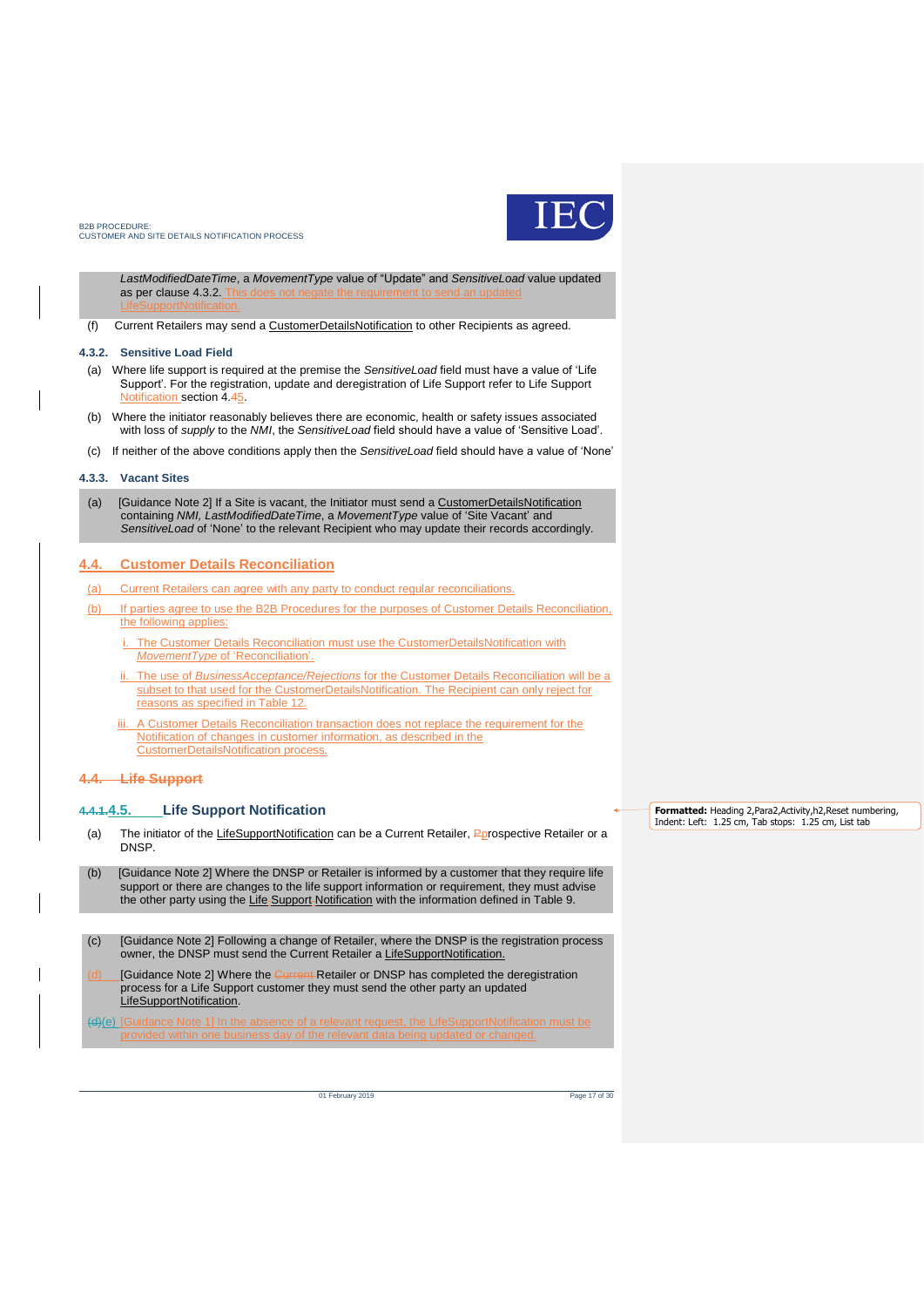

(e)(f) [Guidance Note 1] Where the prospective Retailer who is not the Current Retailer has provided a LifeSupportNotification to the DNSP and life support registration is no longer required:

- (i) The prospective Retailer must send the DNSP an updated
- LifeSupportNotification and
- (ii) The DNSP may update their records accordingly.

### <span id="page-17-0"></span>**4.4.2.4.6. Life Support Request**

- (a) [Guidance Note 2] Where a Retailer or DNSP requires a confirmation of a current life support status at a *NMI* they may send a LifeSupportRequest to the other party.
- (b) [Guidance Note 2] The Recipient of a valid LifeSupportRequest must provide a LifeSupportNotification and use best endeavours to respond within 2 business days and no later than 5 business days.
- (c) If a LifeSupportNotification is not received within 5 business days the Initiator may contact the Recipient.
- (d) The party responding to a LifeSupportRequest does not need to be the registration process owner.
- (e) An initiator must only send a maximum of one LifeSupportRequest per *NMI* per day.
- (f) If parties wish to obtain mass updates of information, parties must reach an agreement to use this transaction.

#### **4.5. Customer Details Reconciliation**

- Current Retailers can agree with any party to conduct regular reconciliations and can adopt the following processes described below.
- If parties agree to use the B2B Procedures for the purposes of Customer Details Reconciliation, the following applies:
	- i. The Customer Details Reconciliation must use the CustomerDetailsNotification with *MovementType* of 'Reconciliation'.
	- ii. The use of *BusinessAcceptance/Rejections* for the Customer Details Reconciliation will be a subset to that used for the CustomerDetailsNotification. The Recipient can only reject for reasons as specified in Table 12.
	- A Customer Details Reconciliation transaction does not replace the requirement for the Notification of changes in customer informationCustomer Details Changes, as described in the CustomerDetailsNotification process

#### <span id="page-17-1"></span>**4.6.4.7. Life Support Reconciliation**

- (a) Current Retailers can agree with any party to conduct regular reconciliations and can adopt the following processes described below. (b) [Guidance Note 1] Current Retailers and DNSPs must conduct a reconciliation of Life Support
- Details for NMIs with Life Support customers at least f (c) Where agreed between Participants, the Life Support Reconciliation  $p$ Process may be

conducted more frequently.

01 February 2019 Page 18 of 30

**Formatted:** Heading 2,Para2,Activity,h2,Reset numbering, Indent: Left: 1.25 cm, Tab stops: 1.25 cm, List tab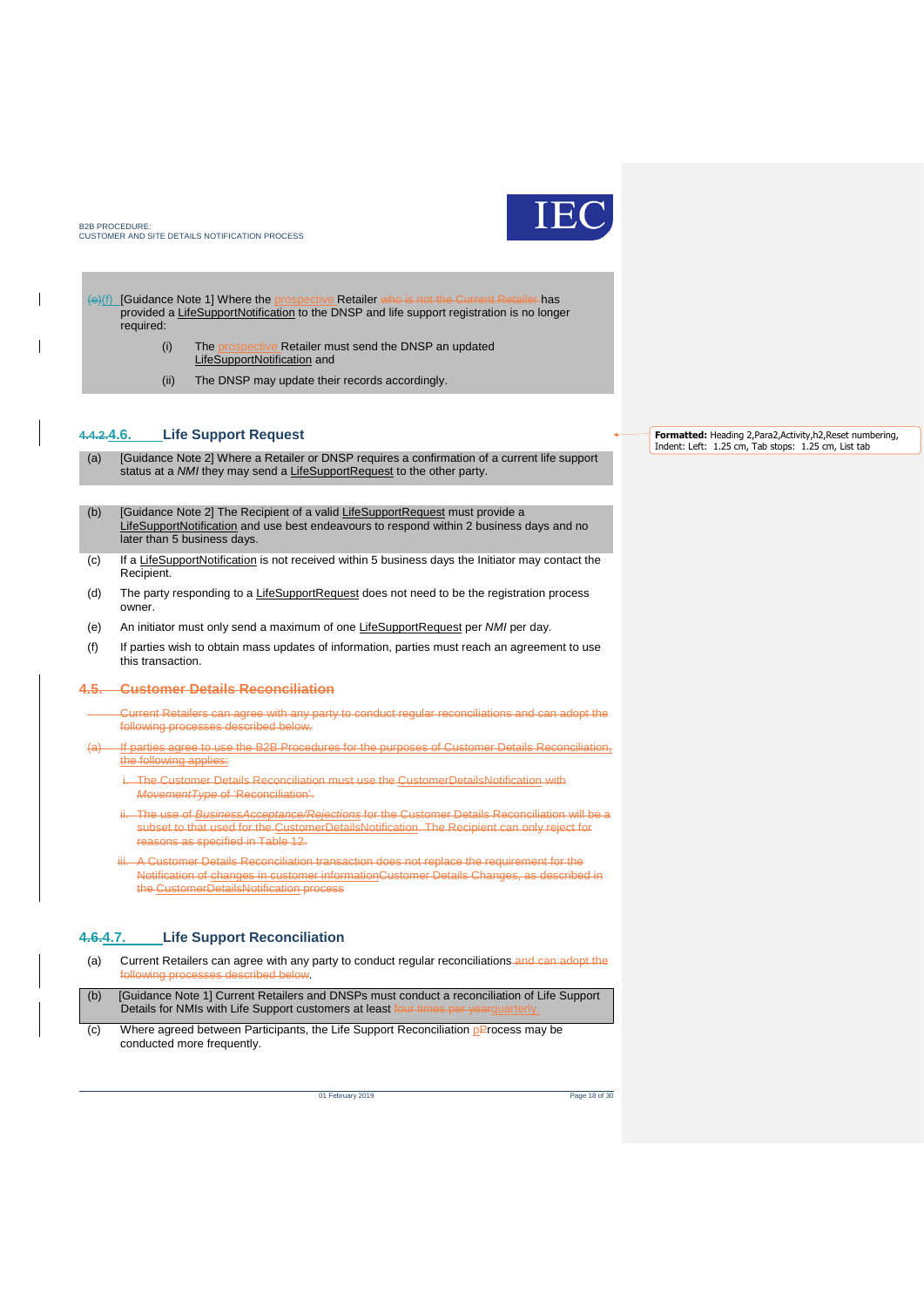

- (d) The Current Retailer and DNSP must agree to the timing of the Life Support Reconciliation process.
- (d)(e) The Current Retailer must conduct the Life Support Reconciliation process with the DNSP for current and future registrations. The Life Support Reconciliation process must use the LifeSupportNotification with *Reason* of 'Reconciliation'.
- (e)(f) The use of *BusinessAcceptance/Rejections* for the Life Support Reconciliation process will be o that used for the LifeSupportNotificationdetailed for All Notifications in Table 12. The DNSP can only reject for reasons as specified in Table 12.

(f)(a) The Retailer and DNSP must agree the timing of the Life Support Reconciliation process.

- (g) For *NMI*s registered in the DNSP's system with Life Support but not provided by the Current Retailer in the Life Support Reconciliation process the DNSP must send a LifeSupportNotification with the *Reason* value of 'Reconciliation' within 2 business days of the last Life Support Reconciliation transaction being received.
- (h) If no LifeSupportNotifications with *Reason* value 'Reconciliation' have been received by the Current Retailer from the DNSP after 2 business days of sending the last Life Support Reconciliation transaction, the Life Support Reconciliation process is considered to have been completed.
- (i) A Life Support Reconciliation transaction does not replace the requirement for the Notification of changes in Life Support informationChanges, as described in the LifeSupportNotification process.

#### <span id="page-18-0"></span>**4.7.4.8. Site Access Request**

- (a) [Guidance Note 2 and Guidance Note 4] Any authorised party entitled to the information can generate a SiteAccessRequest to another related party for the *NMI*.
- (b) An Initiator must only send a maximum of one SiteAccessRequest per *NMI* per day.
- (c) The Recipient must provide a SiteAccessNotification in response to a valid SiteAccessRequest.
- (d) If parties wish to obtain mass updates of information, parties must reach agreement to use this transaction.

#### <span id="page-18-1"></span>**4.8.4.9. Site Access Notification**

- (a) [Guidance Note 2] The Current Retailer must send the **SiteAccessNotification** to the DNSP whenever they become aware of changes in Site Access information Changes.
- (b) Parties that are not the Retailer should only send a **SiteAccessNotification** on receipt of a valid SiteAccessRequest.
- (c) The Recipient must not generate a new **SiteAccessNotification** when they update their systems as a result of an incoming SiteAccessNotification from another party.
- (d) The Recipient must provide a SiteAccessNotification in response to a valid SiteAccessRequest.

(e) [Guidance Note 1] The Current Retailer must send a **Site Access Notification** to Recipient(s) other than the DNSP as agreed whenever they become aware of *changes in* Site Access informationchanges.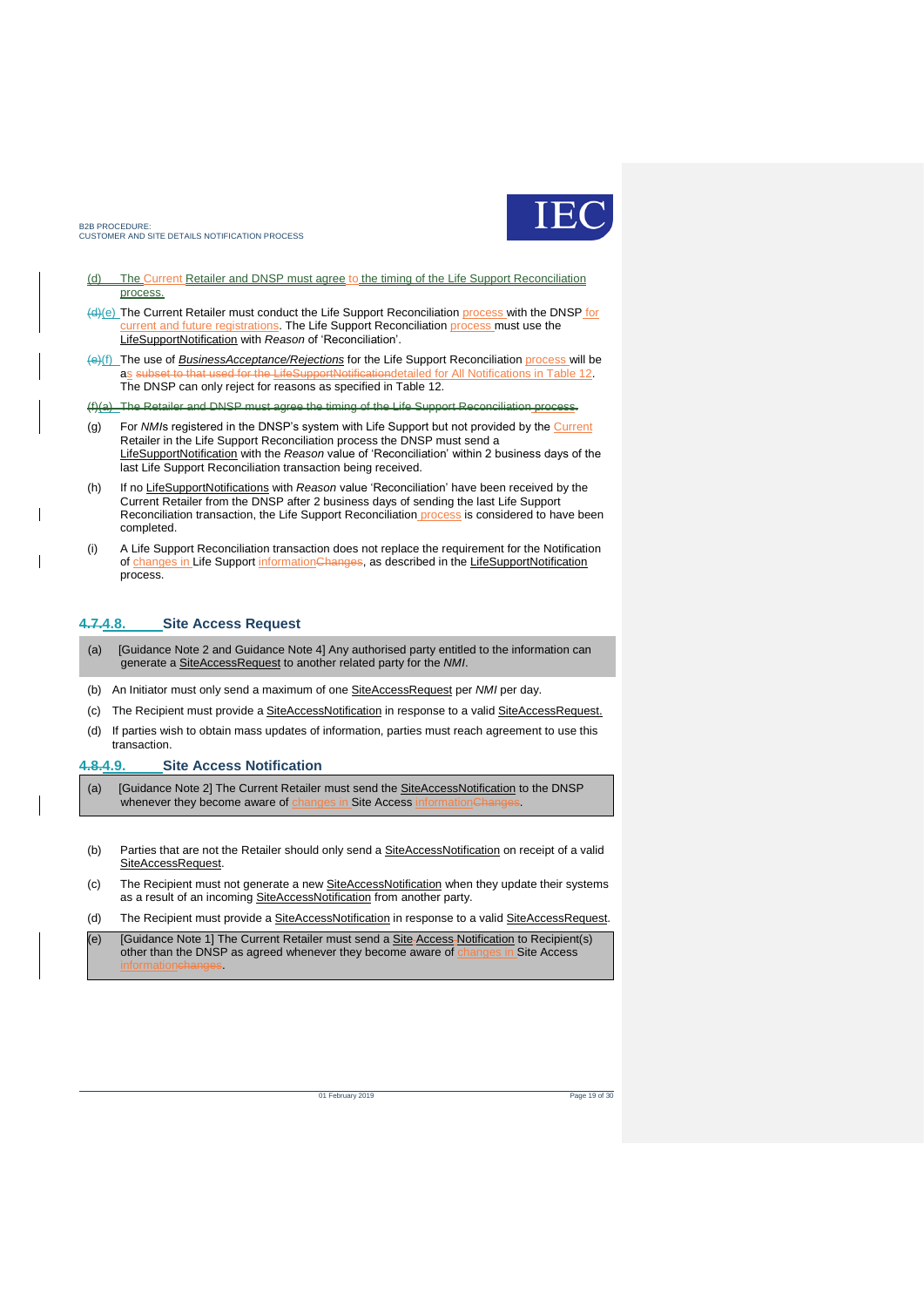

### <span id="page-19-0"></span>**5. TRANSACTIONS**

### **Key to Usage**

- M = Mandatory (must be provided in all situations).
- R = required (if this information is available or has changed).
- $R =$  required (if this information is<br>  $Q =$  Optional (may be provided).<br>  $Q =$  Not relevant (not to be provided).
- Not relevant (not to be provided).

Participants must ensure that each B2B Transaction complies with the usage, definitional and format rules detailed in Tables 5-11:

### <span id="page-19-1"></span>**5.1. CustomerDetailsRequest Data**

### <span id="page-19-2"></span>**Table 5: Data Requirements for CustomerDetailsRequest**

| Field       | Format          | Use     | <b>Definition/Comments</b> |
|-------------|-----------------|---------|----------------------------|
| <b>NMI</b>  | <b>CHAR(10)</b> | M       | <b>NMI</b>                 |
| NMIChecksum | CHAR(1)         | $\circ$ | NMI Checksum               |

of February 2019 Page 20 of 30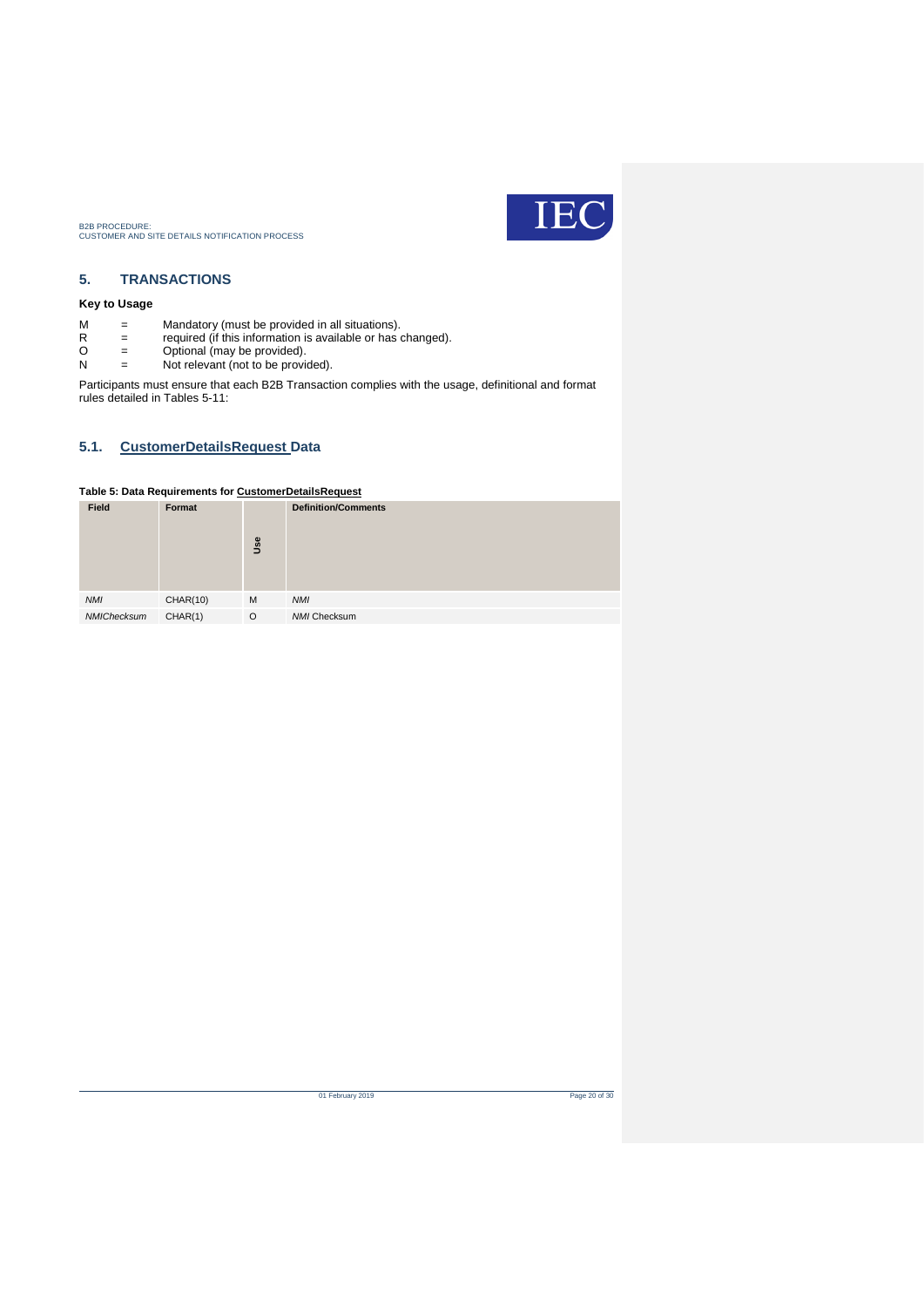

 $\overline{1}$ 

| <b>Field</b>        | Format       |            | <b>Definition/Comments</b>                                                                                                                                                                                                                                                                                                                                                                                                                                                                                                                                                                                                                                                                                                                                                                                                                                                                                                                                                                                                                                                                                                                                                                                                                                                                                                                                                                                                                                                                                                                                                                                                                                                                                                                                                                                                                                                                                                                                                                                                                                                                                                                                                                                                                                                                                                                                                                                                                                                                                                                                                      |
|---------------------|--------------|------------|---------------------------------------------------------------------------------------------------------------------------------------------------------------------------------------------------------------------------------------------------------------------------------------------------------------------------------------------------------------------------------------------------------------------------------------------------------------------------------------------------------------------------------------------------------------------------------------------------------------------------------------------------------------------------------------------------------------------------------------------------------------------------------------------------------------------------------------------------------------------------------------------------------------------------------------------------------------------------------------------------------------------------------------------------------------------------------------------------------------------------------------------------------------------------------------------------------------------------------------------------------------------------------------------------------------------------------------------------------------------------------------------------------------------------------------------------------------------------------------------------------------------------------------------------------------------------------------------------------------------------------------------------------------------------------------------------------------------------------------------------------------------------------------------------------------------------------------------------------------------------------------------------------------------------------------------------------------------------------------------------------------------------------------------------------------------------------------------------------------------------------------------------------------------------------------------------------------------------------------------------------------------------------------------------------------------------------------------------------------------------------------------------------------------------------------------------------------------------------------------------------------------------------------------------------------------------------|
|                     |              | <b>Jse</b> |                                                                                                                                                                                                                                                                                                                                                                                                                                                                                                                                                                                                                                                                                                                                                                                                                                                                                                                                                                                                                                                                                                                                                                                                                                                                                                                                                                                                                                                                                                                                                                                                                                                                                                                                                                                                                                                                                                                                                                                                                                                                                                                                                                                                                                                                                                                                                                                                                                                                                                                                                                                 |
| Reason              | VARCHAR(40)  | м          | Allowed values<br><b>Returned Mail</b><br>$\bullet$<br><b>Missing Customer Details</b><br>$\bullet$<br>Confirm Life Support (obsolete, no longer used for CDR)<br>$\bullet$<br>No response to rejected CDN<br>$\bullet$<br>Transfer Complete, no CDN Received<br>$\bullet$<br>New Connection, no CDN Received<br>$\bullet$<br>Data Quality Issue<br>$\bullet$<br>Other<br>$\bullet$<br>Rec - confirm no SensitiveLoad (Reconciliation only) (obsolete, no<br>longer used for CDR)<br>Notes regarding the allowed values<br>"Returned Mail" means the DNSP/MC/MPB has received returned mail with<br>the current PostalAddress held by the DNSP/MC/MPB.<br>"Missing Customer Details" means the DNSP/ MC/MPB reasonably believes<br>the customer details have changed and the Retailer has not provided a<br>Notification of the Changes (e.g. move-in has occurred).<br>"Confirm Life Support" means the <b>DASP/-MC/MPB</b> requires confirmation of<br>whether the Connection Point has a Life Support requirement or not.<br>Only to be used if agreed between parties. Life support should be<br>confirmed between a Retailer and DNSP using the LifeSupportRequest<br>process in 4.4.24.6.<br>"No response to rejected CDN" means that a DNSP/ MC/MPB has rejected a<br>previous CDN where it was reasonably expected the Retailer would<br>send through a new CDN with updated/corrected information, which has<br>not yet been received.<br>"Transfer Complete, no CDN Received" means a transfer has completed for<br>the NMI and the DNSP/ MC/MPB believes a CDN has not yet been<br>received within the allowed timeframe.<br>"New Connection, no CDN Received" means a new connection has<br>completed for the NMI and the DNSP/ MC/MPB believes a CDN has not<br>yet been received within the allowed timeframe. The DNSP/ MC/MPB<br>must provide which specific data they are querying in the SpecialNotes<br>field.<br>"Data Quality Issue" means that although the data may be technically correct,<br>it may not be fit for purpose (e.g. phone number is 9999999). The<br>DNSP/MC/MPB must provide which specific data they are querying in<br>the SpecialNotes field.<br>"Other" must only be used for scenarios not covered by the specified allowed<br>values. The DNSP/ MC/MPB must provide the details of the reason in<br>the SpecialNotes field.<br>"Rec - confirm no SensitiveLoad" means the DNSP/ has a NMI is flagged for<br>Life Support, but it was not included in the<br>CustomerDetailsReconciliation transaction(s) provided by the Retailer. |
| <b>SpecialNotes</b> | VARCHAR(240) | O/M        | Any additional information the Recipient wishes to convey to the Initiator.<br>Mandatory if Reason is "Other" or "Data Quality Issue".                                                                                                                                                                                                                                                                                                                                                                                                                                                                                                                                                                                                                                                                                                                                                                                                                                                                                                                                                                                                                                                                                                                                                                                                                                                                                                                                                                                                                                                                                                                                                                                                                                                                                                                                                                                                                                                                                                                                                                                                                                                                                                                                                                                                                                                                                                                                                                                                                                          |

of February 2019 Page 21 of 30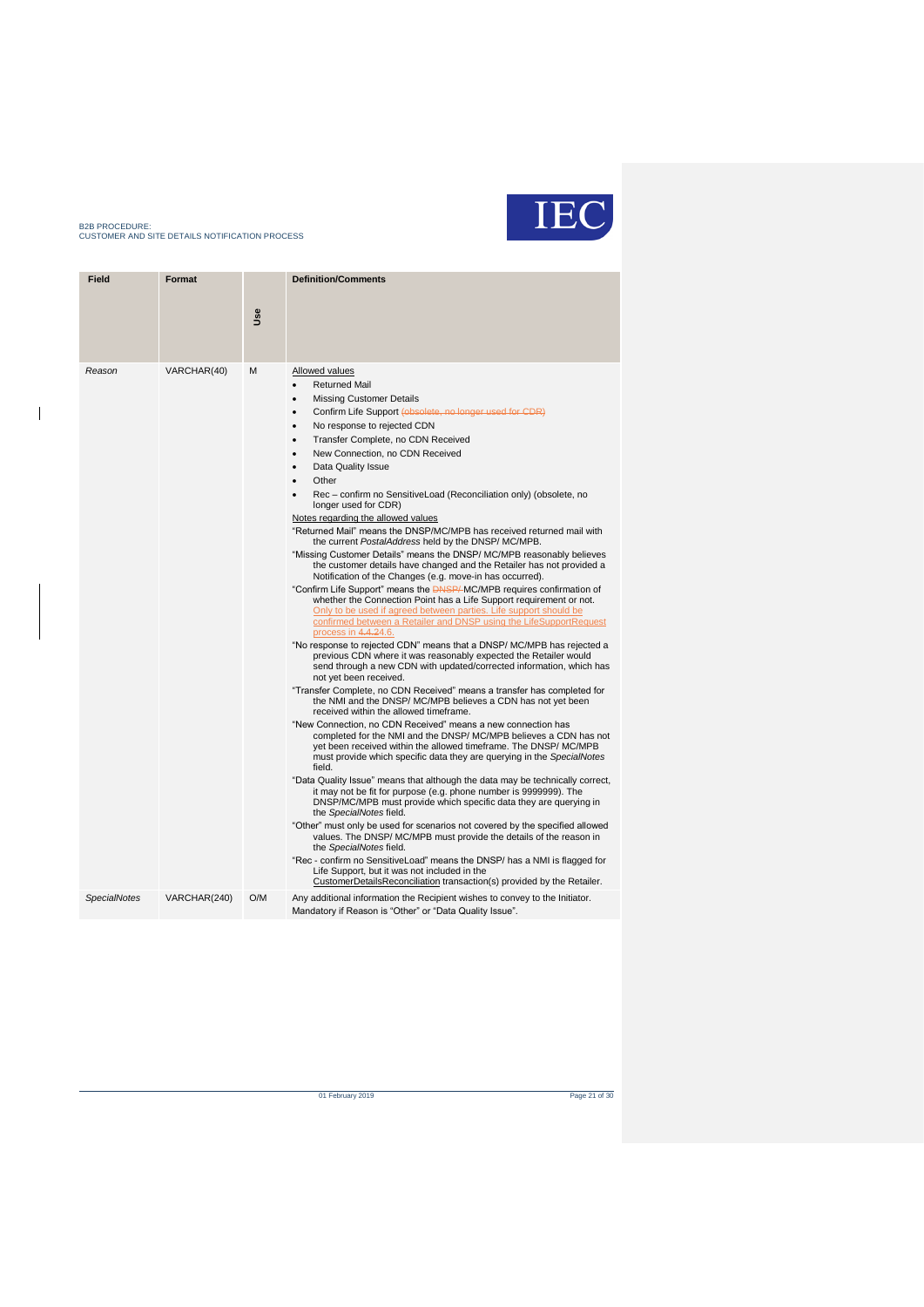

 $\overline{\phantom{a}}$ 

 $\overline{\phantom{a}}$ 

 $\overline{\phantom{a}}$ 

 $\overline{\phantom{a}}$  $\overline{\phantom{a}}$ 

### <span id="page-21-0"></span>**5.2. CustomerDetailsNotification Data**

### <span id="page-21-1"></span>**Table 6: Data Requirements for CustomerDetailsNotification**

| Field                          | Format              | <b>Use</b> | <b>Definition/Comments</b>                                                                                                                                                                                                                                                                                                          |
|--------------------------------|---------------------|------------|-------------------------------------------------------------------------------------------------------------------------------------------------------------------------------------------------------------------------------------------------------------------------------------------------------------------------------------|
| <b>NMI</b>                     | CHAR(10)            | M          | NMI.                                                                                                                                                                                                                                                                                                                                |
| <b>NMIChecksum</b>             | CHAR(1)             | O          | NMI Checksum.                                                                                                                                                                                                                                                                                                                       |
| <b>CustomerName</b>            | <b>PERSONNAME</b>   | M/N        | Mandatory if BusinessName is blank.<br>Must be the name of the person who is the contact for the<br>management of outages and supply issues for each connection point.<br>Refer to B2B Procedure: Technical Delivery Specification<br>Not required where the Site is vacant.                                                        |
|                                |                     |            |                                                                                                                                                                                                                                                                                                                                     |
| <b>BusinessName</b>            | <b>BUSINESSNAME</b> | M/N        | Mandatory where the CustomerName is blank.                                                                                                                                                                                                                                                                                          |
|                                |                     |            | <b>Refer to B2B Procedure: Technical Delivery Specification</b>                                                                                                                                                                                                                                                                     |
|                                |                     |            | Not required where the Site is vacant.                                                                                                                                                                                                                                                                                              |
| <b>BusinessContactName</b>     | <b>PERSONNAME</b>   | R          | Must be the name of the person who is the contact for the<br>management of outages and supply issues for each connection point.<br>Only one BusinessContactName can be supplied.                                                                                                                                                    |
|                                |                     |            | Refer to B2B Procedure: Technical Delivery Specification                                                                                                                                                                                                                                                                            |
|                                |                     |            | Not required where the Site is vacant.                                                                                                                                                                                                                                                                                              |
| <b>PostalAddress</b>           | <b>ADDRESS</b>      | M/N        | Must be the Customer's postal address for outage notifications.                                                                                                                                                                                                                                                                     |
|                                |                     |            | Refer to B2B Procedure: Technical Delivery Specification                                                                                                                                                                                                                                                                            |
|                                |                     |            | Not required where the Site is vacant.                                                                                                                                                                                                                                                                                              |
| <b>DeliveryPointIdentifier</b> | NUMERIC (8)         | R          | The DPID for the PostalAddress as per Australian Standard AS4590.                                                                                                                                                                                                                                                                   |
|                                |                     |            | Not Required where the Site is vacant.                                                                                                                                                                                                                                                                                              |
| PhoneNumber1                   | <b>TELEPHONE</b>    | R.         | Must be the phone number of the person who is the contact for the<br>management of outages and supply issues for each connection point.                                                                                                                                                                                             |
|                                |                     |            | Where the Initiator has obtained a telephone number for the purpose<br>of contacting the Customer for supply issues, the number is to be<br>provided in the CustomerDetailsNotification.                                                                                                                                            |
|                                |                     |            | Refer to B2B Procedure: Technical Delivery Specification                                                                                                                                                                                                                                                                            |
|                                |                     |            | Not required where the Site is vacant.                                                                                                                                                                                                                                                                                              |
| PhoneNumber2                   | <b>TELEPHONE</b>    | R.         | Must be the phone number of the person who is the contact for the<br>management of outages and supply issues for each connection point.<br>Where the Initiator has obtained a telephone number for the purpose<br>of contacting the Customer for supply issues, the number is to be<br>provided in the CustomerDetailsNotification. |
|                                |                     |            | Refer to B2B Procedure: Technical Delivery Specification                                                                                                                                                                                                                                                                            |
|                                |                     |            | Not required where the Site is vacant.                                                                                                                                                                                                                                                                                              |

of February 2019 Page 22 of 30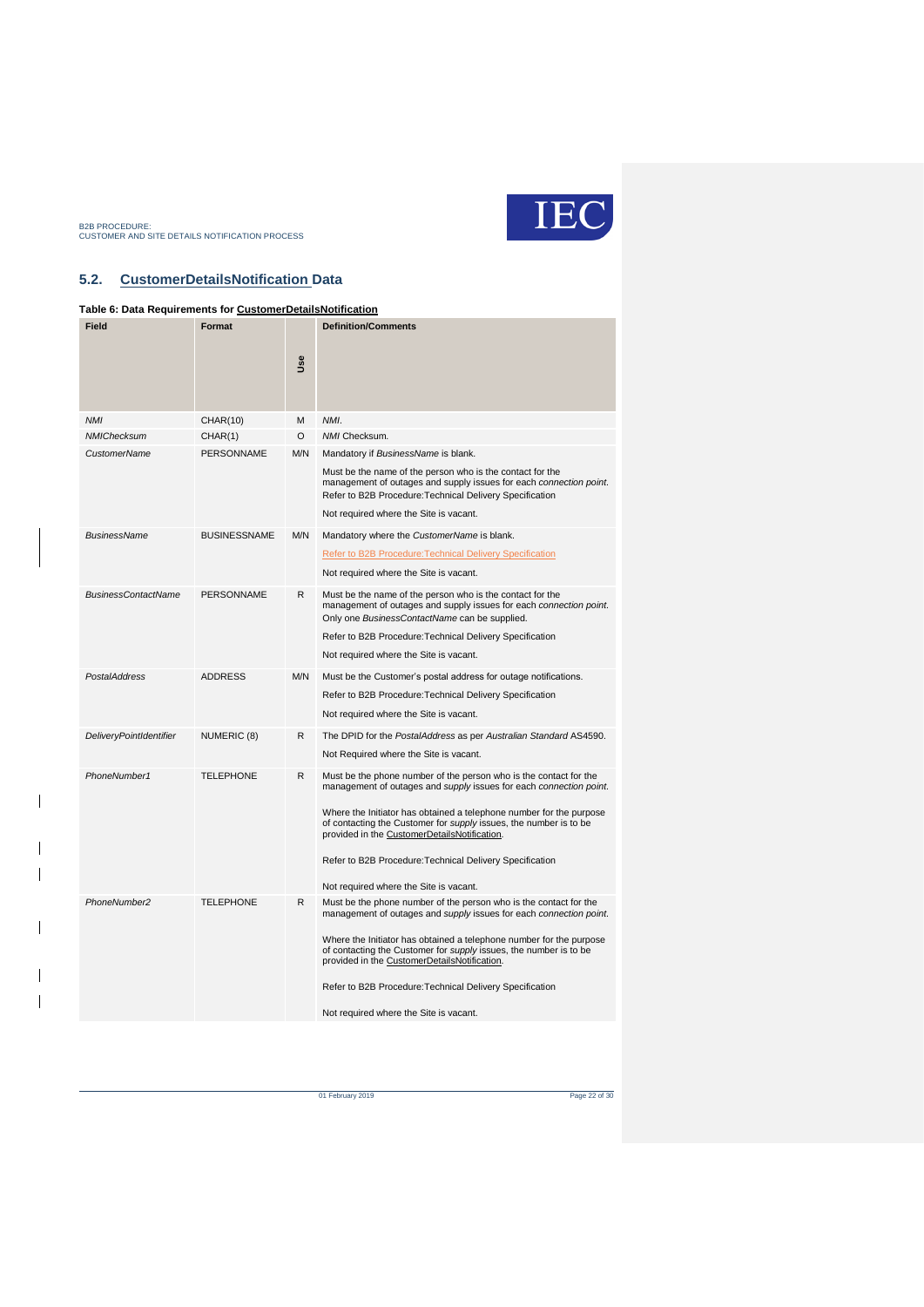

 $\overline{\phantom{a}}$ 

 $\overline{\phantom{a}}$ 

| Field                      | Format          | <b>Jse</b> | <b>Definition/Comments</b>                                                                                                                                                                                                                                                                                                                                                                                                                                                                                                                                                                                                                                                                                                                                                                                                                                                                      |
|----------------------------|-----------------|------------|-------------------------------------------------------------------------------------------------------------------------------------------------------------------------------------------------------------------------------------------------------------------------------------------------------------------------------------------------------------------------------------------------------------------------------------------------------------------------------------------------------------------------------------------------------------------------------------------------------------------------------------------------------------------------------------------------------------------------------------------------------------------------------------------------------------------------------------------------------------------------------------------------|
| <b><i>EmailAddress</i></b> | VARCHAR(100)    | R/N        | Must be the email address of the person who is the contact for the<br>management of outages and supply issues for each connection point.<br>Where the Initiator has obtained an email address for the purposes of<br>contacting the Customer for supply issues, the email address is to be<br>provided in the CustomerDetailsNotification.<br>Not required where the Site is vacant.                                                                                                                                                                                                                                                                                                                                                                                                                                                                                                            |
| <b>SensitiveLoad</b>       | VARCHAR(20)     | м          | This field indicates whether or not there are economic, health or<br>safety issues with loss of supply of the connection point.<br><b>Allowed Values</b><br>Life Support<br>$\bullet$<br>Sensitive Load<br>$\bullet$<br>None<br>$\bullet$<br>The value 'Life Support' applies to the customer at the Connection<br>Point, where a customer relies on the life support equipment. The<br>LifeSupportNotification is to be used for registration/update and<br>deregistration of life support.<br>The value 'Sensitive Load' is used to indicate that the Initiator<br>reasonably believes there are economic, health or safety issues with<br>loss of supply ofto the Connection Point, other than Life Support<br>ones.<br>Where Life Support and Sensitive Load both apply to a Connection<br>Point, the Life Support value must be provided.<br>'None' also applicable if the Site is vacant. |
| MovementType               | VARCHAR(14)     | м          | Allowed CustomerDetailsNotification Codes<br>Site Vacant<br>$\bullet$<br>Update<br>$\bullet$<br><b>Allowed Customer Details Reconciliation Code</b><br>Reconciliation<br>$\bullet$                                                                                                                                                                                                                                                                                                                                                                                                                                                                                                                                                                                                                                                                                                              |
| LastModifiedDateTime       | <b>DATETIME</b> | м          | Date and time that the record was updated in the Initiator's system.                                                                                                                                                                                                                                                                                                                                                                                                                                                                                                                                                                                                                                                                                                                                                                                                                            |

of February 2019 Page 23 of 30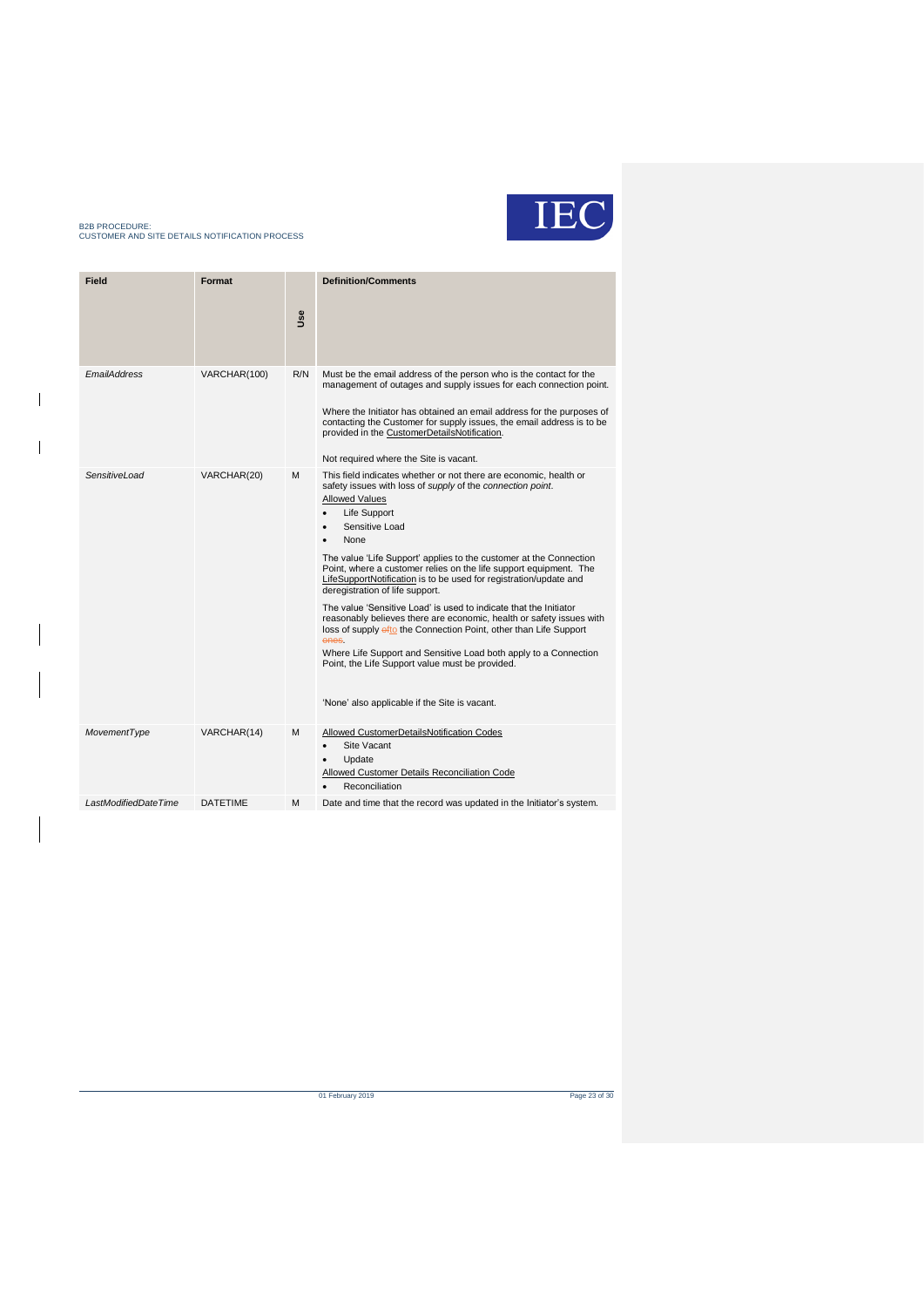

### <span id="page-23-0"></span>**5.3. SiteAccessRequest Data**

### <span id="page-23-2"></span>**Table 7: Data Requirements for SiteAccessRequest**

| <b>Field</b>        | Format          | Use | <b>Definition/Comments</b>                                                                                                                                                                                                                                                                                                                                                                                   |
|---------------------|-----------------|-----|--------------------------------------------------------------------------------------------------------------------------------------------------------------------------------------------------------------------------------------------------------------------------------------------------------------------------------------------------------------------------------------------------------------|
| <b>NMI</b>          | <b>CHAR(10)</b> | M   | <b>NMI</b>                                                                                                                                                                                                                                                                                                                                                                                                   |
| <b>NMIChecksum</b>  | CHAR(1)         | O   | <b>NMI Checksum</b>                                                                                                                                                                                                                                                                                                                                                                                          |
| Reason              | VARCHAR(40)     | M   | The Initiator should provide a Reason for the request in this field, Allowed<br>Values:<br>New Retailer for site<br>$\overline{\phantom{0}}$<br>Records old and need to be updated<br>$\overline{\phantom{0}}$<br>No Access details on file for NMI<br>$\overline{\phantom{0}}$<br>No Hazard Details on file for NMI<br>Site Visit Required<br>$\overline{\phantom{a}}$<br>Other<br>$\overline{\phantom{0}}$ |
| <b>SpecialNotes</b> | VARCHAR(240)    | O/M | Any additional information the Initiator wishes to convey to the Recipient.<br>Mandatory if Reason is "Other".                                                                                                                                                                                                                                                                                               |

### <span id="page-23-1"></span>**5.4. SiteAccessNotification Data**

 $\overline{\phantom{a}}$ 

 $\overline{1}$ 

#### <span id="page-23-3"></span>**Table 8: Data Requirements for SiteAccessNotification**

| Field              | Format          | <b>Se</b> | <b>Definition/Comments</b>                                                                                                                                                                                                                                                                                                                                                                                                     |
|--------------------|-----------------|-----------|--------------------------------------------------------------------------------------------------------------------------------------------------------------------------------------------------------------------------------------------------------------------------------------------------------------------------------------------------------------------------------------------------------------------------------|
| <b>NMI</b>         | <b>CHAR(10)</b> | M         | <b>NMI</b>                                                                                                                                                                                                                                                                                                                                                                                                                     |
| <b>NMIChecksum</b> | CHAR(1)         | $\circ$   | <b>NMI Checksum</b>                                                                                                                                                                                                                                                                                                                                                                                                            |
| AccessDetails      | VARCHAR(160)    | M         | If the Customer has supplied any special access details, the Initiator<br>must include these. Any access requirements should be fully described.<br>without using abbreviations.<br>Standard values<br>"Customer reports no access requirements"; or<br><description access="" of="" requirement=""><br/>This information is permanent for the Site and can only be changed by a<br/>new SiteAccessNotification.</description> |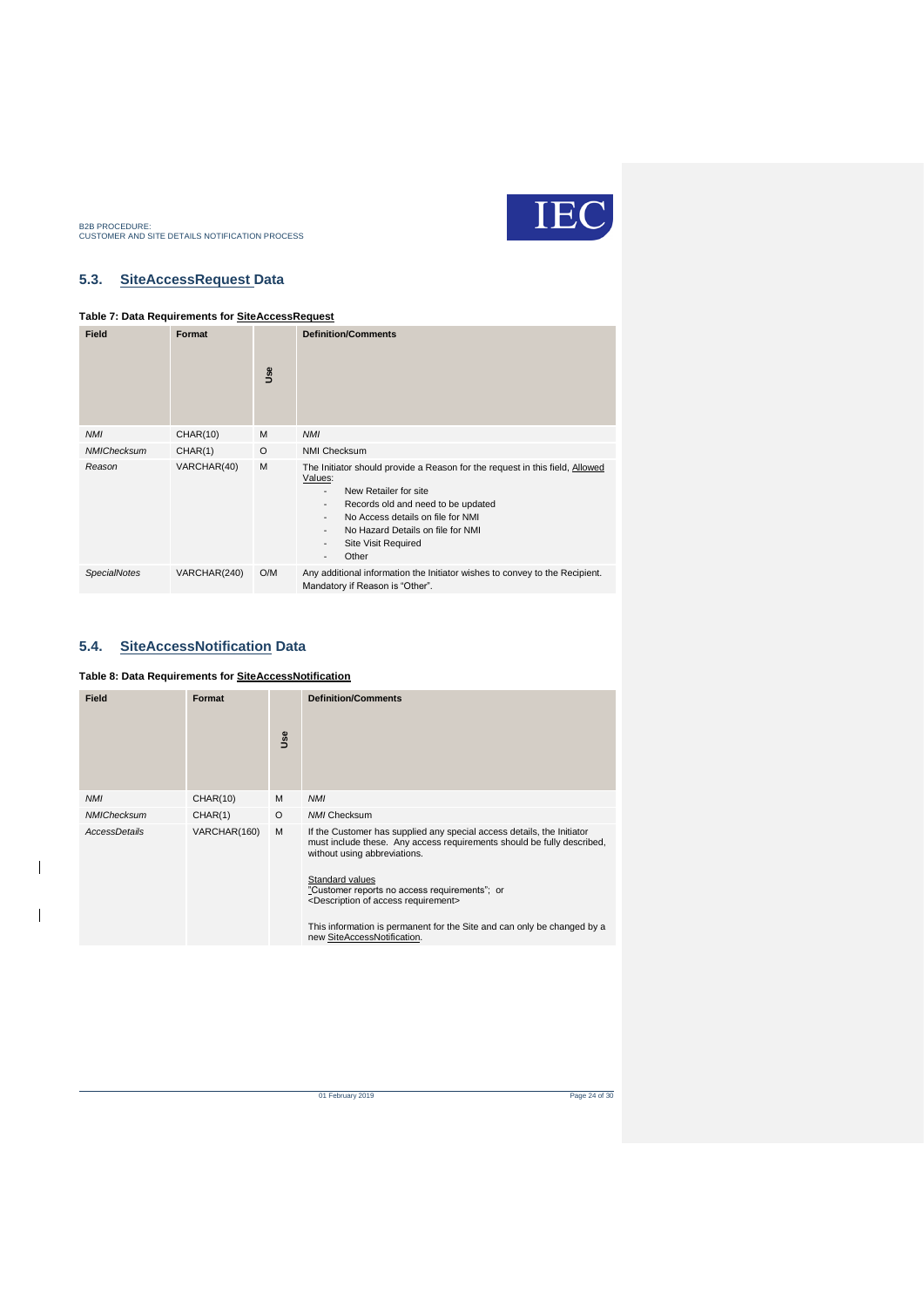

| <b>Field</b>              | <b>Format</b>   | <b>Use</b> | <b>Definition/Comments</b>                                                                                                                                                                                                                                                                                                                                                                                                                                                                                                                                                    |
|---------------------------|-----------------|------------|-------------------------------------------------------------------------------------------------------------------------------------------------------------------------------------------------------------------------------------------------------------------------------------------------------------------------------------------------------------------------------------------------------------------------------------------------------------------------------------------------------------------------------------------------------------------------------|
| HazardDescription         | VARCHAR(80)     | М          | This field repeats to allow the reporting of multiple hazards.<br><b>Standard values</b><br>One or more of the following standard values can be used, where<br>applicable.<br>Customer Reports No Hazard<br>$\bullet$<br>Dog<br><b>Electric Fence</b><br><b>Customer Caution</b><br><b>Electrical Safety Issue</b><br><b>Asbestos Fuse</b><br>Asbestos Board<br>Not Known To Initiator<br>Any other hazards should be fully described, without using abbreviations.<br>This information is permanent for the Site and can only be changed by a<br>new SiteAccessNotification. |
| LastModifiedDateTime      | <b>DATETIME</b> | M          | Date and time that the record was updated in the Initiator's system.                                                                                                                                                                                                                                                                                                                                                                                                                                                                                                          |
| <b>EnergisationStatus</b> | VARCHAR(30)     | $\Theta$   | Describes the status at the Site. Allowable values:<br>• Active - metering Installation is energised<br>Not Connected - Metering Installation is not connected to the<br>supply point<br>• Denergised before meter - metering Installation is energised up to<br>an isolation point prior to the meter<br>Deenergised at Meter - Metering Installation is energised up to the<br>meter<br>• Deenergised after the Meter - Metering Installation is energised.<br>Deenergisation is beyond the meter<br>• Free Text                                                            |
| Primary Voltage           | VARCHAR(6)      | R          | Describes the network primary voltage the metering installation is<br>connected to. Allowable values:<br>$-230V$<br>$-400V$<br>$-11KV$<br>$-22KV$<br>$-33KV$<br>$-66KV$<br>$-132KV$<br>-Other HV                                                                                                                                                                                                                                                                                                                                                                              |
| Latitude                  | NUMERIC (s2.7)  | R          | The angular measurement North or South of the equator in decimal<br>degrees (to 7 decimal places). Angles South of the equator will be<br>represented as negative values. E.g. -37.8886755                                                                                                                                                                                                                                                                                                                                                                                    |
| Longitude                 | NUMERIC (s3.7)  | R          | The angular measurement East or West of the prime meridian in decimal<br>degrees (to 7 decimal places). Angles East of the Prime Meridian (e.g.<br>Australia) will be represented as positive values. E.g. +145.1410361                                                                                                                                                                                                                                                                                                                                                       |
| <b>ExistingDefects</b>    | VARCHAR(240)    | R          | Defects associated with the metering point.                                                                                                                                                                                                                                                                                                                                                                                                                                                                                                                                   |
| <b>SpecialNotes</b>       | VARCHAR(240)    | $\Omega$   | Any special notes the Recipient wishes to convey to the Initiator.                                                                                                                                                                                                                                                                                                                                                                                                                                                                                                            |

**Formatted Table**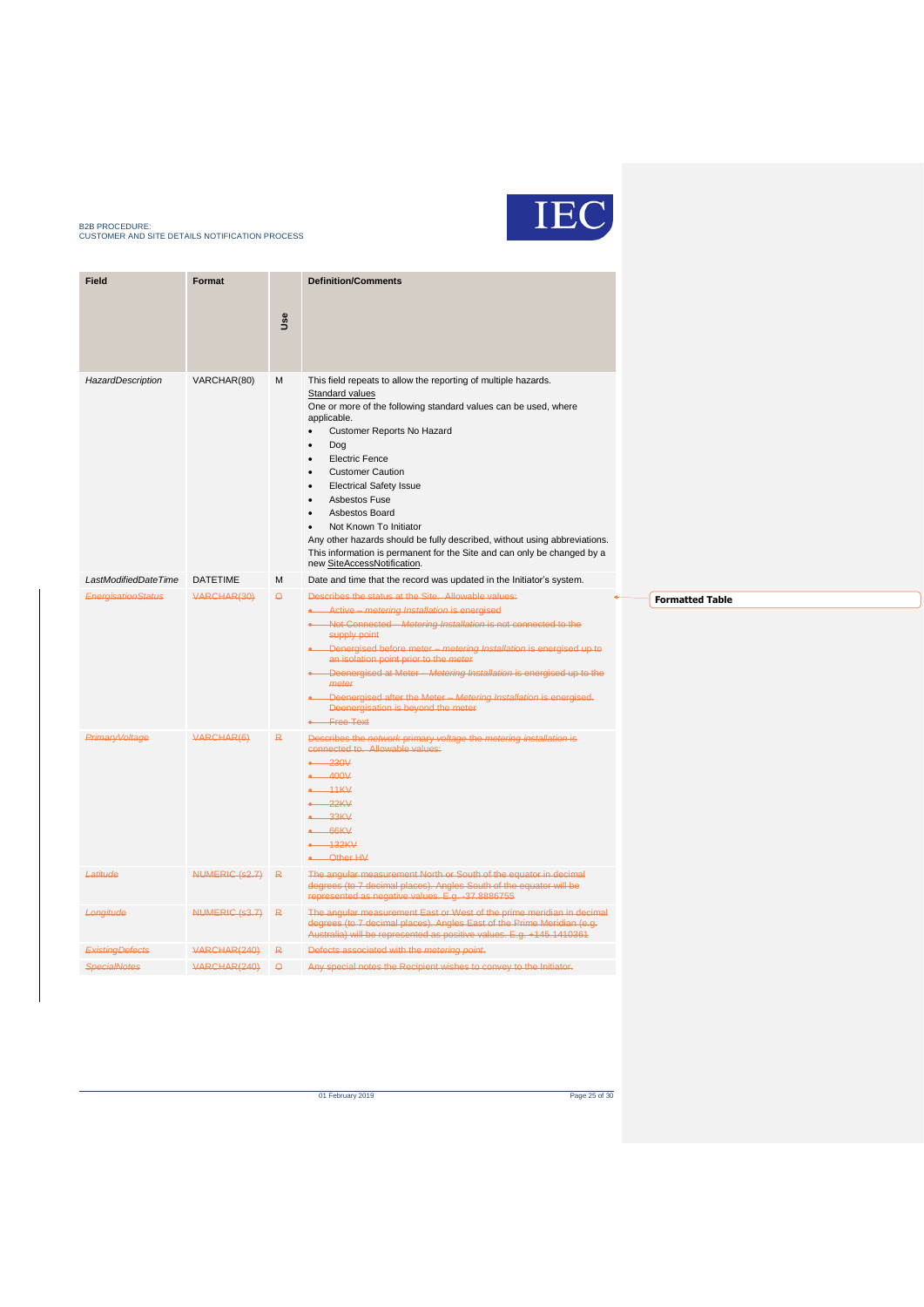

### <span id="page-25-0"></span>**5.5. LifeSupportNotification Data**

### <span id="page-25-1"></span>**Table 9: Data Requirements for LifeSupportNotification**

| <b>Field</b>             | Format                | <b>Use</b> | <b>Definition/Comments</b>                                                                                                                                                                                                                                                                                                                                                                                                                                                                                                                                     |
|--------------------------|-----------------------|------------|----------------------------------------------------------------------------------------------------------------------------------------------------------------------------------------------------------------------------------------------------------------------------------------------------------------------------------------------------------------------------------------------------------------------------------------------------------------------------------------------------------------------------------------------------------------|
| <b>NMI</b>               | CHAR(10)              | M          | NMI.                                                                                                                                                                                                                                                                                                                                                                                                                                                                                                                                                           |
| <b>NMI Checksum</b>      | CHAR(1)               | O          | NMI Checksum.                                                                                                                                                                                                                                                                                                                                                                                                                                                                                                                                                  |
| <b>SiteAddress</b>       | <b>ADDRESS</b>        | O          | Site Address.<br>Refer to B2B Procedure: Technical Delivery Specification                                                                                                                                                                                                                                                                                                                                                                                                                                                                                      |
| Reason                   | <b>VARCHAR (4014)</b> | м          | Allowable Values:<br>Update<br>Reconciliation                                                                                                                                                                                                                                                                                                                                                                                                                                                                                                                  |
| <b>RegistrationOwner</b> | <b>YESNO</b>          | M/N        | Value of YES must be used, where the Initiator of the<br>LifeSupportNotification is the Life Support registration process<br>owner.<br>Not required where LifeSupportStatus is None.                                                                                                                                                                                                                                                                                                                                                                           |
| <b>LifeSupportStatus</b> | VARCHAR (3050)        | M          | Allowable Values:<br>Registered - No Medical Confirmation<br>$\bullet$<br>Registered - Medical Confirmation with DNSP<br>Registered - Medical Confirmation with Retailer<br>Deregistered - No Medical Confirmation<br>$\bullet$<br>Deregistered - Customer Advice<br>$\bullet$<br>Deregistered - No Customer Response<br>None<br>'None' means that the premises doesn't have a current Life Support<br>requirement                                                                                                                                             |
| DateRequired             | DATE                  | M/N        | For a registration of Life Support, this date will be the date Life<br>Support protections commence at the premiseseither the current<br>date or a future date.<br>For a deregistration of Life Support, this date will be the date Life<br>Support protection ceases to be provided at the premisesthis will be<br>either the current date or a retrospective date.<br>For response to a Life Support Request, this will be the effective<br>date of the Life Support registration in the participants system.<br>Not required when LifeSupportStatus is None |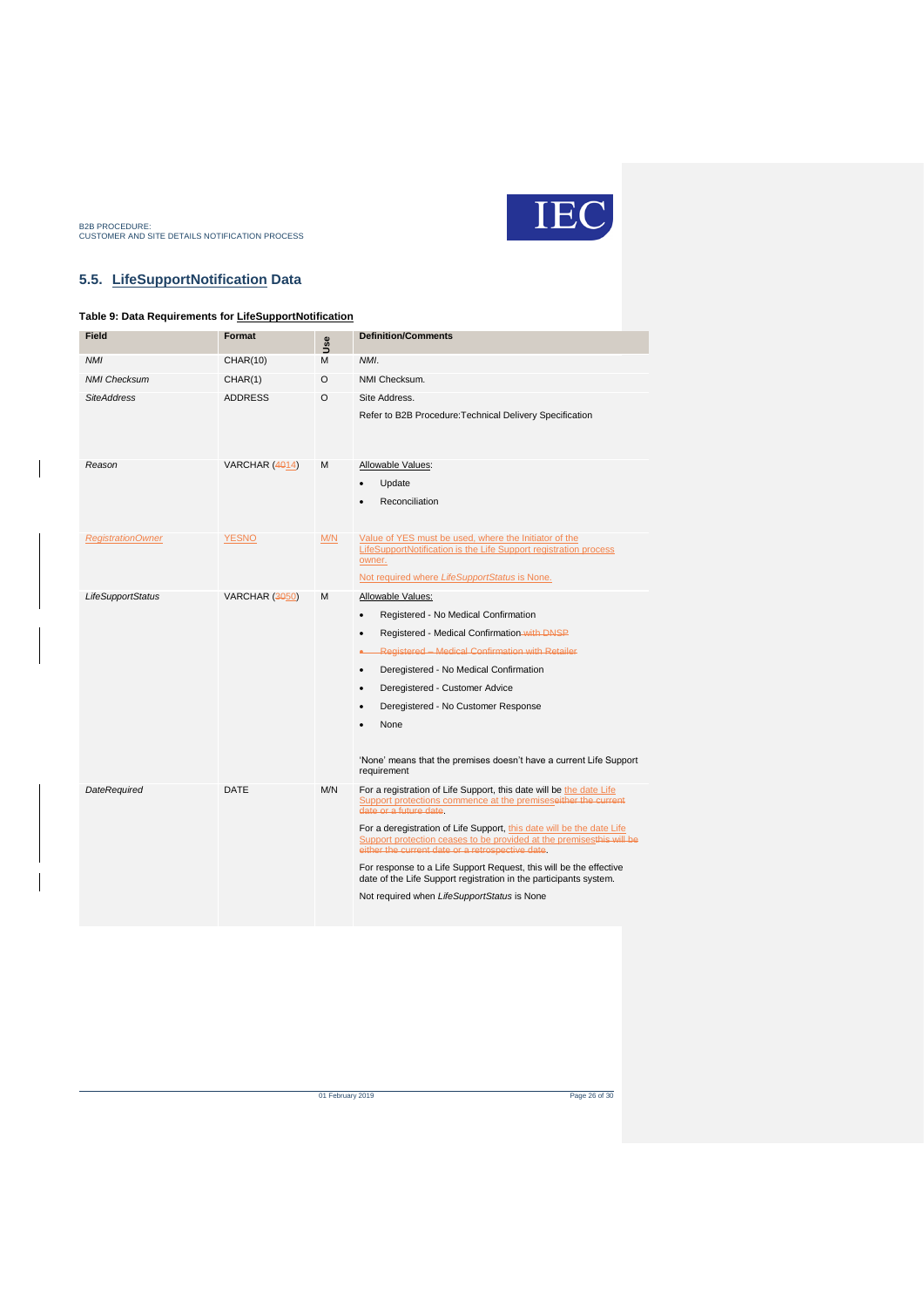

| <b>Definition/Comments</b> |
|----------------------------|

| <b>Field</b>           | Format                | <b>Jse</b> | <b>Definition/Comments</b>                                                                                                                                                                      |
|------------------------|-----------------------|------------|-------------------------------------------------------------------------------------------------------------------------------------------------------------------------------------------------|
| LSEquipment            | <b>VARCHAR(40050)</b> | R/N        | Allowable values:                                                                                                                                                                               |
|                        |                       |            | Oxygen Concentrator<br>$\bullet$                                                                                                                                                                |
|                        |                       |            | Intermittent Peritoneal Dialysis Machine                                                                                                                                                        |
|                        |                       |            | Kidney Dialysis Machine<br>$\bullet$                                                                                                                                                            |
|                        |                       |            | Chronic Positive Airways Pressure Respirator<br>$\bullet$                                                                                                                                       |
|                        |                       |            | Crigler Najjar Syndrome Phototherapy Equipment                                                                                                                                                  |
|                        |                       |            | Ventilator For Life Support                                                                                                                                                                     |
|                        |                       |            | Other                                                                                                                                                                                           |
|                        |                       |            | 'Other' means an equipment that a registered medical practitioner<br>certifies is required for a person residing at the customer's premises<br>for life support and is not already listed above |
|                        |                       |            | Not required when LifeSupportStatus is                                                                                                                                                          |
|                        |                       |            | Deregistered - No Medical Confirmation                                                                                                                                                          |
|                        |                       |            | Deregistered - Customer Advice                                                                                                                                                                  |
|                        |                       |            | Deregistered - No Customer Response                                                                                                                                                             |
|                        |                       |            | None                                                                                                                                                                                            |
|                        |                       |            | Note: Where more than one allowable value is required, select one<br>of the allowable values and provide the additional allowable value in<br>the SpecialNotes field.                           |
| <b>LSContactName</b>   | PERSONNAME            | R/N        | Must be the name of the person who is the contact for the<br>management of Life Support requirements.                                                                                           |
|                        |                       |            | Refer to B2B Procedure: Technical Delivery Specification                                                                                                                                        |
|                        |                       |            | Not required when LifeSupportStatus is                                                                                                                                                          |
|                        |                       |            | Deregistered - No Medical Confirmation<br>$\bullet$                                                                                                                                             |
|                        |                       |            | Deregistered - Customer Advice                                                                                                                                                                  |
|                        |                       |            | Deregistered - No Customer Response                                                                                                                                                             |
|                        |                       |            | None                                                                                                                                                                                            |
| <b>LSPostalAddress</b> | <b>ADDRESS</b>        | R/N        | Must be the Customer's postal address for Life Support<br>requirements.                                                                                                                         |
|                        |                       |            | Refer to B2B Procedure: Technical Delivery Specification                                                                                                                                        |
|                        |                       |            | Not required when LifeSupportStatus is                                                                                                                                                          |
|                        |                       |            | Deregistered - No Medical Confirmation                                                                                                                                                          |
|                        |                       |            | Deregistered - Customer Advice                                                                                                                                                                  |
|                        |                       |            | Deregistered - No Customer Response                                                                                                                                                             |
|                        |                       |            | None                                                                                                                                                                                            |
|                        |                       |            |                                                                                                                                                                                                 |

of February 2019 Page 27 of 30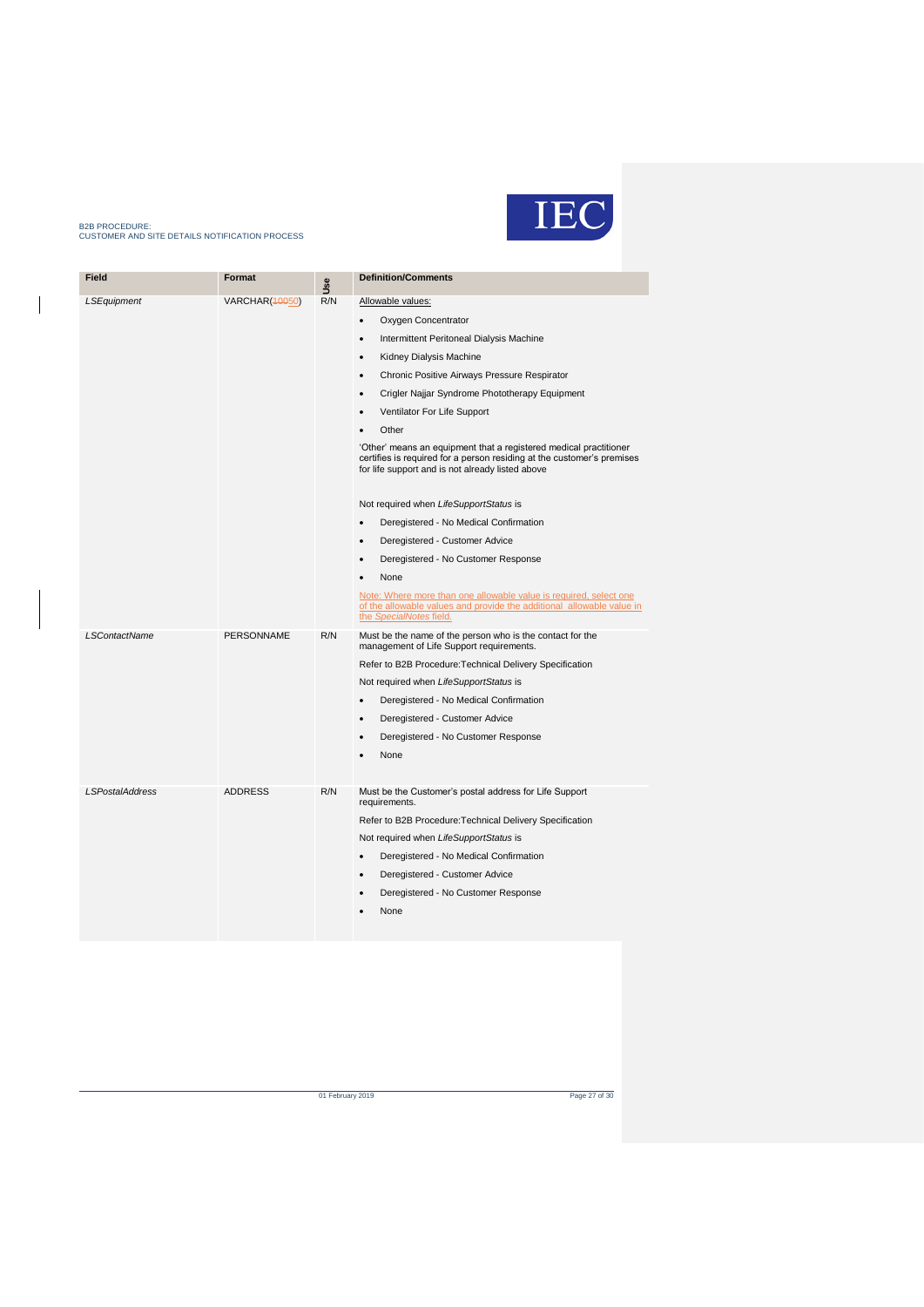

| Field                        | Format           | Use | <b>Definition/Comments</b>                                                                                                                                                                                    |
|------------------------------|------------------|-----|---------------------------------------------------------------------------------------------------------------------------------------------------------------------------------------------------------------|
| LSPhoneNumber1               | <b>TELEPHONE</b> | R/N | Must be the phone number of the person who is the contact for the<br>management of Life Support requirements.                                                                                                 |
|                              |                  |     | Refer to B2B Procedure: Technical Delivery Specification                                                                                                                                                      |
|                              |                  |     | Not required when LifeSupportStatus is                                                                                                                                                                        |
|                              |                  |     | Deregistered - No Medical Confirmation<br>$\bullet$                                                                                                                                                           |
|                              |                  |     | Deregistered - Customer Advice                                                                                                                                                                                |
|                              |                  |     | Deregistered - No Customer Response<br>$\bullet$                                                                                                                                                              |
|                              |                  |     | None                                                                                                                                                                                                          |
|                              |                  |     |                                                                                                                                                                                                               |
| LSPhoneNumber2               | <b>TELEPHONE</b> | R/N | Must be the phone number of the person who is the contact for the<br>management of Life Support requirements.                                                                                                 |
|                              |                  |     | Refer to B2B Procedure: Technical Delivery Specification                                                                                                                                                      |
|                              |                  |     | Not required when LifeSupportStatus is                                                                                                                                                                        |
|                              |                  |     | Deregistered - No Medical Confirmation<br>$\bullet$                                                                                                                                                           |
|                              |                  |     | Deregistered - Customer Advice                                                                                                                                                                                |
|                              |                  |     | Deregistered - No Customer Response                                                                                                                                                                           |
|                              |                  |     | None                                                                                                                                                                                                          |
|                              |                  |     |                                                                                                                                                                                                               |
| <b>LSContactEmailAddress</b> | VARCHAR(40100)   | R/N | Must be the email address of the person who is the contact for the<br>management of Life Support requirements where the initiator has<br>obtained Explicit Informed Consent for the use of the email address. |
|                              |                  |     | Not required when LifeSupportStatus is                                                                                                                                                                        |
|                              |                  |     | Deregistered - No Medical Confirmation<br>$\bullet$                                                                                                                                                           |
|                              |                  |     | Deregistered - Customer Advice<br>$\bullet$                                                                                                                                                                   |
|                              |                  |     | Deregistered - No Customer Response                                                                                                                                                                           |
|                              |                  |     | None                                                                                                                                                                                                          |
|                              |                  |     |                                                                                                                                                                                                               |
| PreferredContactMethod       | VARCHAR (20)     | O   | Allowable values:                                                                                                                                                                                             |
|                              |                  |     | Postal Address                                                                                                                                                                                                |
|                              |                  |     | <b>Site Address</b>                                                                                                                                                                                           |
|                              |                  |     | <b>Email Adress</b>                                                                                                                                                                                           |
|                              |                  |     | Phone                                                                                                                                                                                                         |
| Special-Notes                | VARCHAR (240)    | O/M | Any additional information the Initiator wishes to convey to the                                                                                                                                              |
|                              |                  |     | Recipient                                                                                                                                                                                                     |
|                              |                  |     | Mandatory when LSEquipment is Other                                                                                                                                                                           |
| LastModifiedDateTime         | <b>DATETIME</b>  | $M$ | Date and time that the record was updated in the Initiator's system.                                                                                                                                          |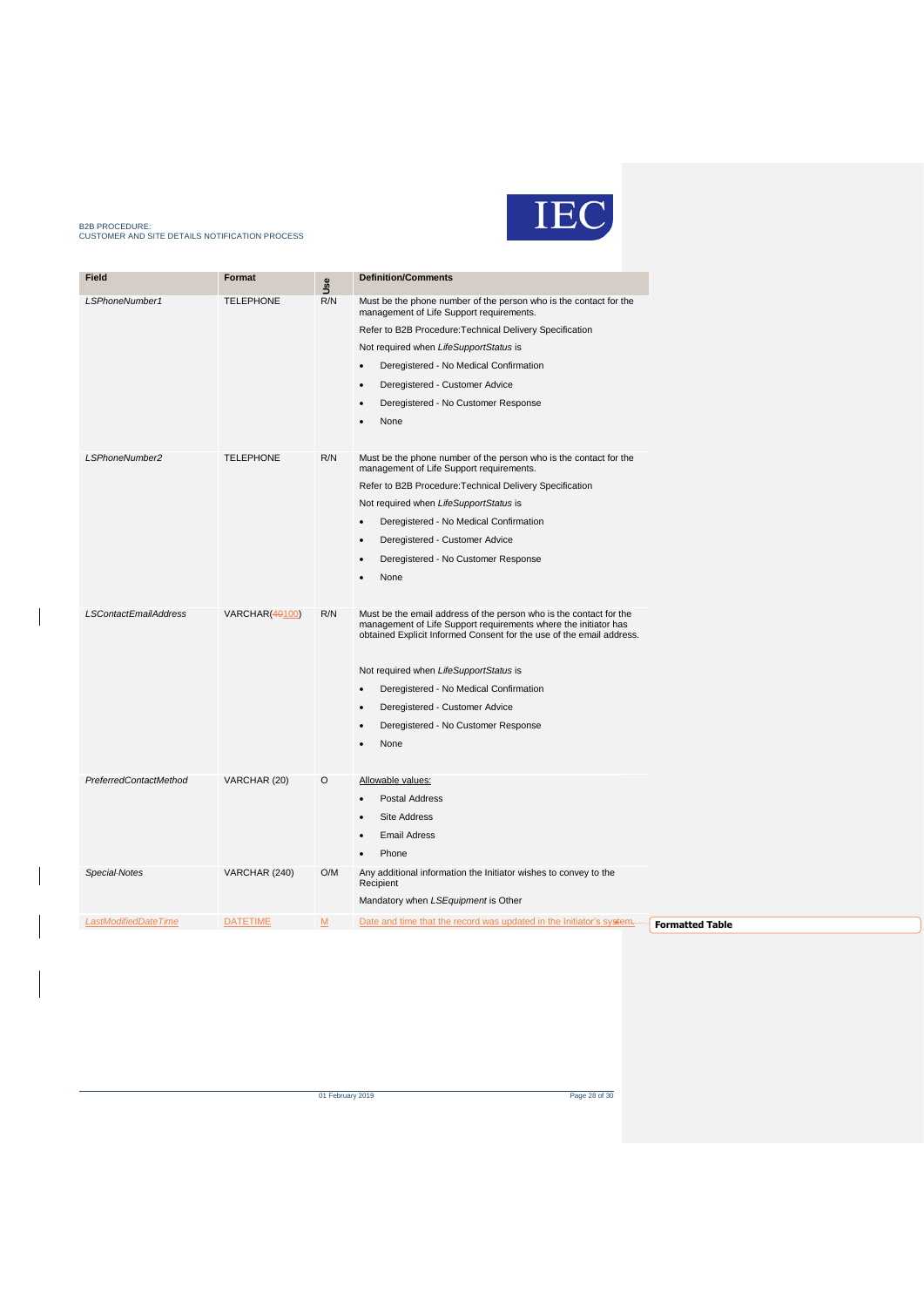

### <span id="page-28-0"></span>**5.6. LifeSupportRequest Data**

#### <span id="page-28-2"></span>**Table 10: Data Requirements for LifeSupportRequest**

| Field               | Format                | Jse     | <b>Definition/Comments</b>                                                                                                                                                                                                                                                                                                                                                                                                                                                                                                                                                                                                                                                                                                                                                                                                                                                                                                                                                                                                      |
|---------------------|-----------------------|---------|---------------------------------------------------------------------------------------------------------------------------------------------------------------------------------------------------------------------------------------------------------------------------------------------------------------------------------------------------------------------------------------------------------------------------------------------------------------------------------------------------------------------------------------------------------------------------------------------------------------------------------------------------------------------------------------------------------------------------------------------------------------------------------------------------------------------------------------------------------------------------------------------------------------------------------------------------------------------------------------------------------------------------------|
| <b>NMI</b>          | <b>CHAR(10)</b>       | M       | NMI.                                                                                                                                                                                                                                                                                                                                                                                                                                                                                                                                                                                                                                                                                                                                                                                                                                                                                                                                                                                                                            |
| <b>NMI Checksum</b> | CHAR(1)               | $\circ$ | NMI Checksum.                                                                                                                                                                                                                                                                                                                                                                                                                                                                                                                                                                                                                                                                                                                                                                                                                                                                                                                                                                                                                   |
| Reason              | <b>VARCHAR (6030)</b> | M       | <b>Allowed Values:</b><br>• Confirm Life Support<br>• Data Quality Issue<br>• No response to rejected LSN<br>• Other<br>Notes regarding the allowed values.<br>"Confirm Life Support" means the Retailer or DNSP requires<br>confirmation of whether the Connection Point has a Life Support<br>requirement or not.<br>"Data Quality Issue" means that although the data may be<br>technically correct, it may not be fit for purpose (e.g. phone number<br>is 9999999). The Retailer or DNSP must provide which specific data<br>they are querying in the SpecialNotes field.<br>"No response to rejected LSN" means that a Retailer or DNSP has<br>rejected a previous LSN where it was reasonably expected the<br>Retailer or DNSP would send through a new LSN with<br>updated/corrected information, which has not yet been received.<br>"Other" must only be used for scenarios not covered by the specified<br>allowed values. The Retailer or DNSP must provide the details of<br>the reason in the SpecialNotes field. |
| <b>SpecialNotes</b> | VARCHAR(240)          | O/M     | Any additional information the Intitator wishes to convey to the<br>Recipient.<br>Mandatory if Reason is "Other".                                                                                                                                                                                                                                                                                                                                                                                                                                                                                                                                                                                                                                                                                                                                                                                                                                                                                                               |

### <span id="page-28-1"></span>**5.7. BusinessAcceptance/Rejection**

<span id="page-28-3"></span>

| <b>Table 11: BusinessAcceptance/Rejection</b> |                          |          |                                                                                                                  |  |  |
|-----------------------------------------------|--------------------------|----------|------------------------------------------------------------------------------------------------------------------|--|--|
| <b>Field</b>                                  | <b>Structure</b>         | Use      | <b>Definition/Comments</b>                                                                                       |  |  |
| EventCode                                     | <b>EVENTCODE</b>         | M        | A code to indicate the reason for the rejection. Applicable Business<br>Events are defined in Table $12\theta$ . |  |  |
| KeyInfo                                       | VARCHAR(10)              | M        | The NMI of the B2B Transaction being rejected.                                                                   |  |  |
| Context                                       | <b>EVENTCONTEXT</b>      | $\Omega$ | The data element in the received Business Document (e.g.<br>HazardDescription) that causes the Business Event.   |  |  |
| Explanation                                   | <b>UNLIMITED VARCHAR</b> | M/O      | An explanation of the Business Event. Must be provided where the<br>Business Event requires an Explanation.      |  |  |

#### **5.7.1. Applicable Business Events**

 $\overline{1}$ 

- (a) Participants must use the most relevant Business Event. Where multiple *EventCodes* are applicable these may be provided.
- (b) Where the *EventCode* is not in the aseXML reserved range (0-999), an *EventCodeDescription* must be included in the *BusinessAcceptance/Rejection* in accordance with the aseXML Guidelines.